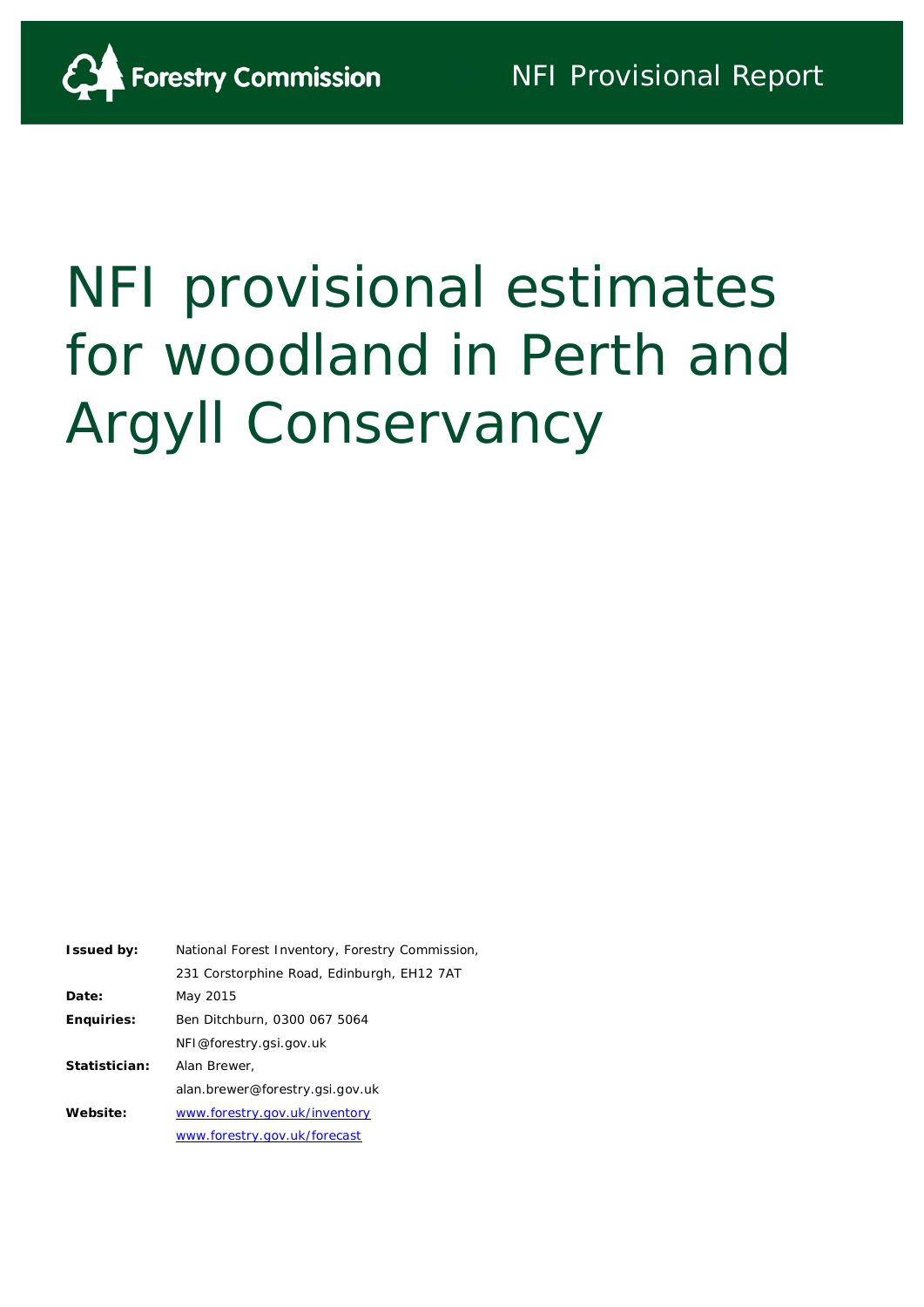# Summary

This report provides a detailed picture of the stocked area in woodland, the standing volume of timber and the associated live biomass and carbon stocks for woodland in Perth and Argyll Conservancy. These estimates are a subset of those published as part of the 2012 growing stock information presented in the National Forest Inventory (NFI) *50 year forecast of softwood timber availability* (2014) and *50-year forecast of hardwood timber availability* (2014). NFI reports are published at [www.forestry.gov.uk/inventory.](http://www.forestry.gov.uk/inventory)

In addition, the report provides forecasts of timber availability, standing volume and increment for softwoods and hardwoods arising from the stocked area and standing volume. Forecasts are based on the 'headline' harvesting scenario described in the 50 year forecasts NFI reports. An alternative forecast is provided using a harvesting scenario which brings all Private sector broadleaved woodland into production.

The estimates provided in this report are provisional in nature.

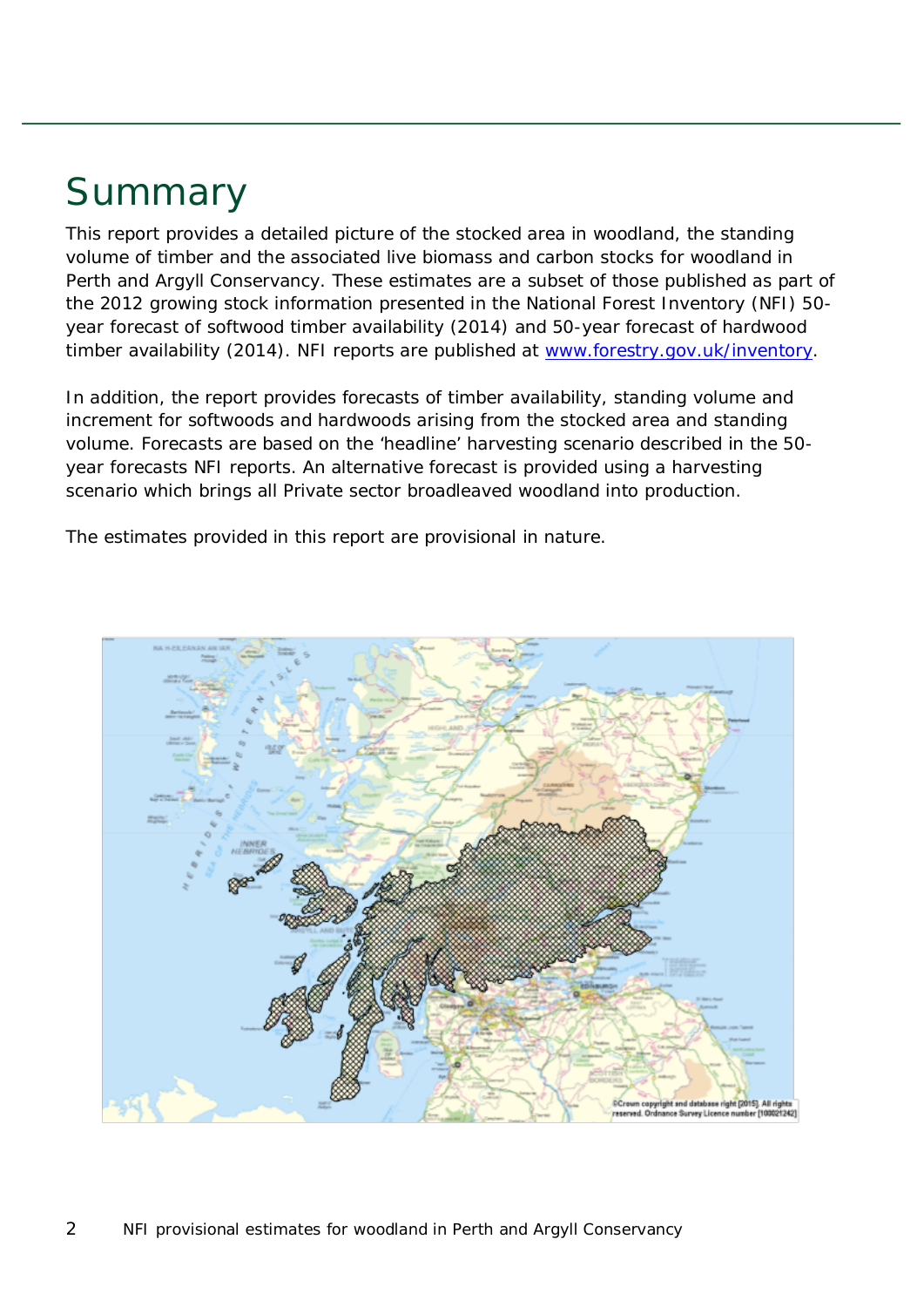# **Contents**

| 50-year forecast of timber availability under the 'headline' harvesting scenario 19 |    |
|-------------------------------------------------------------------------------------|----|
| 50-year forecast of timber availability under the 'unrestricted' scenario           | 27 |
| Comparison of hardwood production between harvesting scenarios                      | 35 |
|                                                                                     |    |

## Figures

| Figure 1 Principal tree species composition by stocked area at 31 March 20127              |
|--------------------------------------------------------------------------------------------|
| Figure 2 Principal conifer tree species composition by stocked area at 31 March 20127      |
| Figure 3 Principal tree species composition by standing volume at 31 March 201211          |
| Figure 4 Principal conifer tree species composition by standing volume at                  |
|                                                                                            |
|                                                                                            |
| Figure 6 Overview of 50-year forecast of average annual softwood availability 24           |
| Figure 7 Overview of 50-year forecast of average annual hardwood availability 24           |
|                                                                                            |
|                                                                                            |
| Figure 10 50-year forecast of softwood standing volume, increment and availability26       |
| Figure 11 50-year forecast of hardwood standing volume, increment and availability 26      |
| Figure 12 Overview of 50-year forecast of average annual softwood availability -           |
|                                                                                            |
| Figure 13 Overview of 50-year forecast of average annual softwood availability -           |
|                                                                                            |
| Figure 14 50-year forecast of average annual softwood availability- unrestricted           |
|                                                                                            |
| Figure 15 50-year forecast of average annual hardwood availability - unrestricted          |
|                                                                                            |
| Figure 16 50-year summary of softwood standing volume, increment and availability -        |
|                                                                                            |
| <b>Figure 17</b> 50-year summary of hardwood standing volume, increment and availability - |
|                                                                                            |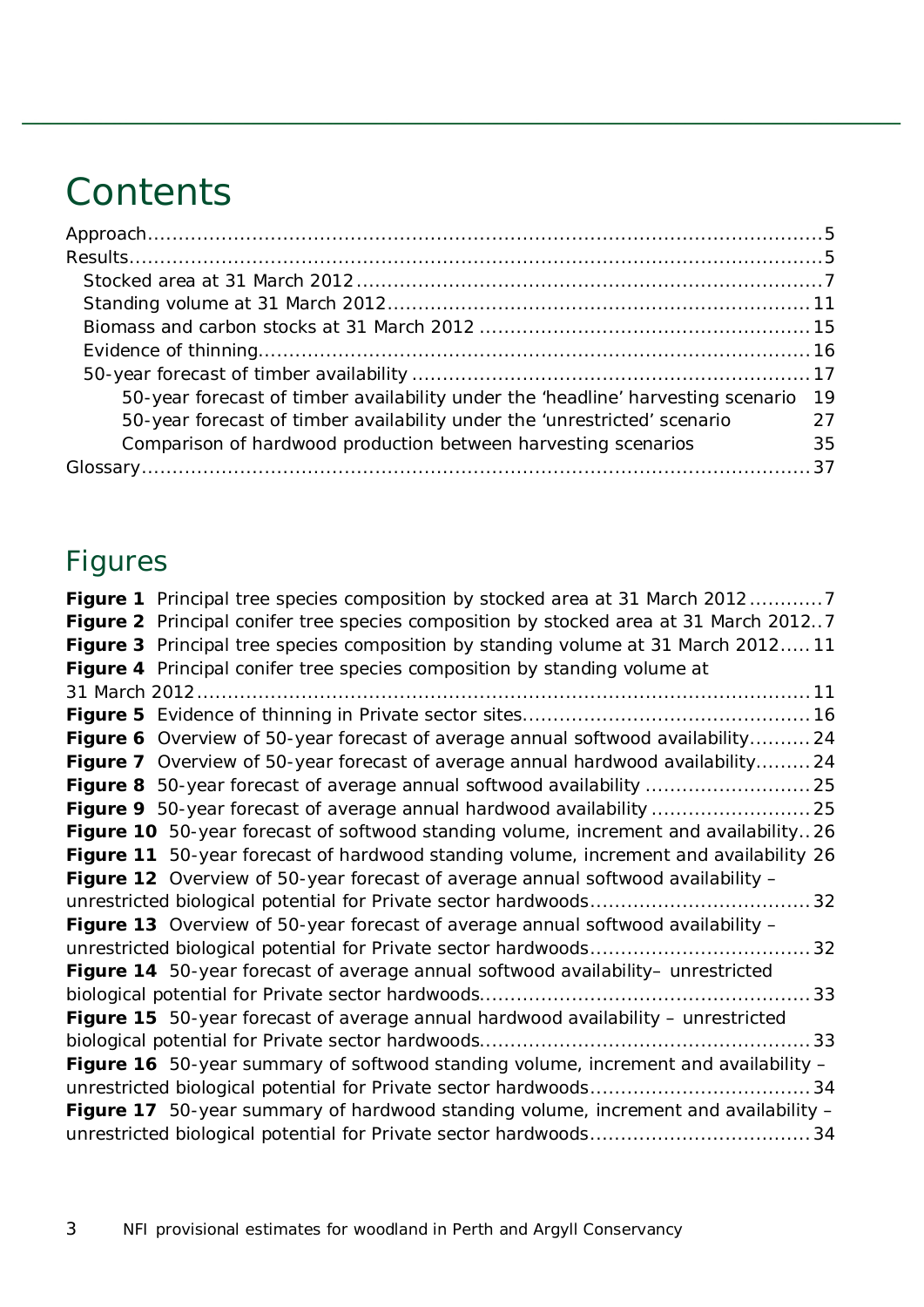| Figure 18 50-year forecast comparison of average annual hardwood timber availability      |  |
|-------------------------------------------------------------------------------------------|--|
|                                                                                           |  |
| <b>Figure 19</b> Species composition of the difference in hardwood availability under the |  |
| alternative harvesting scenarios in the first three forecast periods36                    |  |

### Tables

| Table 3 Stocked area by mean stand DBH class at 31 March 2012 10                          |
|-------------------------------------------------------------------------------------------|
|                                                                                           |
| Table 5 Standing volume by principal tree species at 31 March 2012  12                    |
|                                                                                           |
| Table 7 Standing volume by mean stand DBH class at 31 March 2012 14                       |
| Table 8 Standing biomass by principal tree species at 31 March 2012  15                   |
| Table 9 Total carbon stocks in principal tree species at 31 March 201215                  |
| Table 10 50-year forecast of timber availability by time period and principal species. 19 |
| Table 11 50-year forecast of standing volume; average annual volumes within periods       |
|                                                                                           |
| Table 12 50-year forecast of net increment; average annual volumes within periods .23     |
| Table 13 50-year forecast of timber availability by time period and principal species -   |
|                                                                                           |
| Table 14 50-year forecast of standing volume; average annual volumes within periods       |
| - unrestricted biological potential for Private sector hardwoods30                        |
| Table 15 50-year forecast of net increment; average annual volumes within periods -       |
|                                                                                           |
|                                                                                           |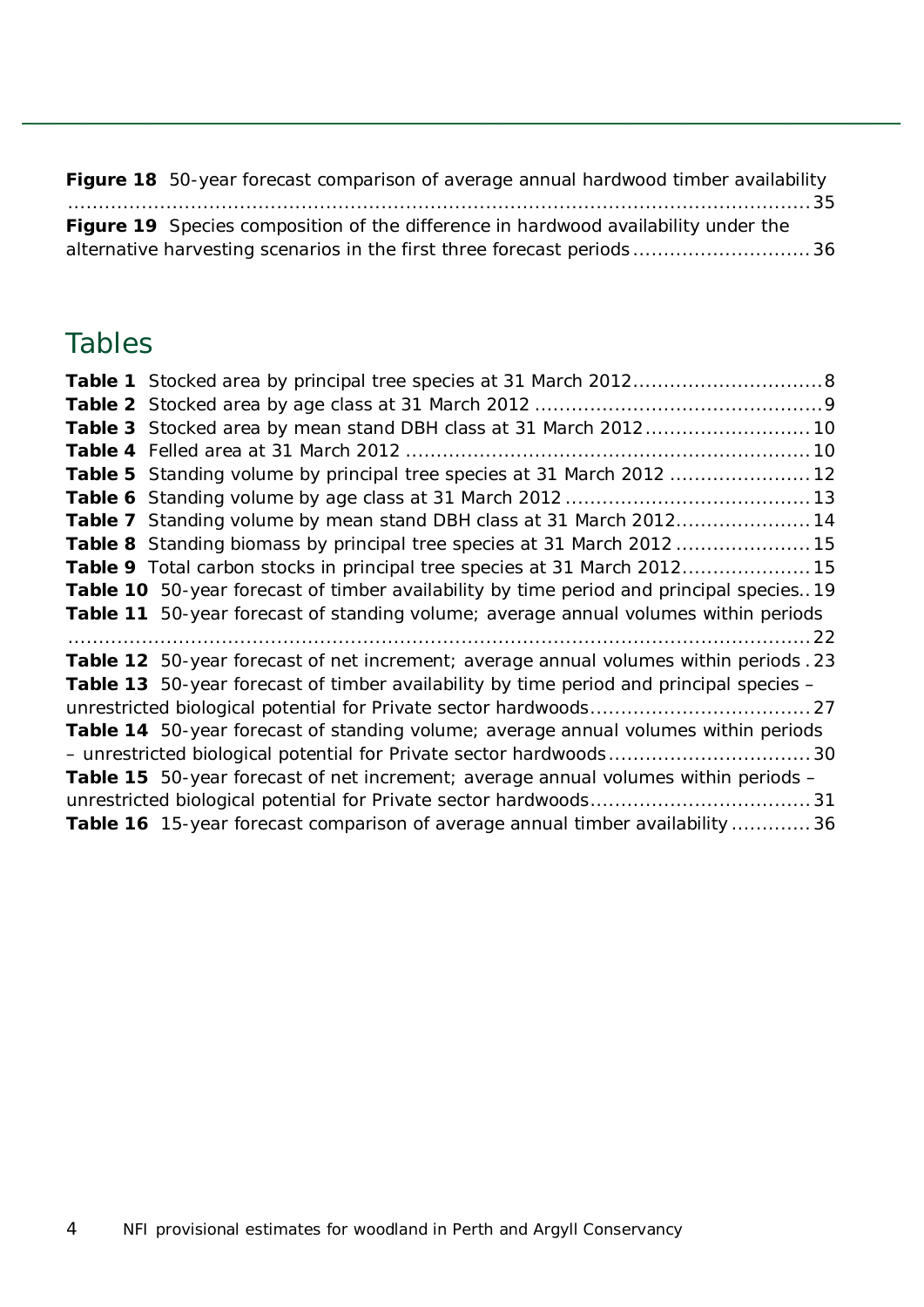# <span id="page-4-0"></span>Approach

The approach taken in the derivation of these results and to be used in their interpretation is described in the full suite of forecast reports which can be found at [www.forestry.gov.uk/forecast.](http://www.forestry.gov.uk/forecast) Refer to the *Standing timber volume for coniferous trees in Britain* (2012) and the *NFI preliminary estimates of quantities of broadleaved species in British Woodlands with special focus on ash* (2012) reports for a description of the underlying methodologies and interpretation, and also for the Scotland and Great Britain (GB) context. Refer to the *NFI forecasts methodology* (2012) overview report for a detailed description and discussion of forecasting future availability of timber from NFI field survey data and from information in the Forestry Commission's sub-compartment database (SCDB). The wider context of forecasts of timber production from woodland in GB and its constituent countries under a range of harvesting scenarios can be found in the *50-year forecast of softwood timber availability* (2014) and the *50-year forecast of hardwood timber availability* (2014).

The estimates reported here are based upon field samples assessed between October 2009 and August 2013, the results of which have been subjected to rigorous data quality assurance procedures. These field samples constitute approximately two-thirds of the sites to be sampled within the first cycle of NFI field sampling. As a consequence, the estimates in this report are classed as provisional.

# <span id="page-4-1"></span>**Results**

The results presented in this report are estimates of the stocked area, the standing volume and the associated biomass and carbon stocks at 31 March 2012, and 50-year forecasts of softwood and hardwood availability under the 'headline' harvesting scenario and also under a scenario assuming all hardwoods are harvested in Private sector woodland in Perth and Argyll Conservancy. The data sources used for the compilation of these estimates are the same as described in the NFI reports *Standing timber volume for coniferous trees in Britain* (2012), the *50-year forecast of softwood availability* (2014) and the *50-year forecast of hardwood availability* (2014). Estimates for the Forestry Commission (FC) estate are derived from the FC's SCDB, while those for the Private sector (i.e. non-FC) estate are derived from information collected in the NFI field survey. A fuller description of these data sources and how they are used in the production of estimates, including sampling standard errors (SEs) attached to the Private sector estimates, is provided in the earlier documents.

Results are provided for stocked area at 31 March 2012 (**Figures 1–2** and **Tables 1–3**), felled area (**Table 4**), standing volume at 31 March 2012 (**Figures 3–4** and **Tables 5– 7**), biomass and carbon stocks at 31 March 2012 (**Tables 8–9**), evidence of thinning in Private sector stands from the NFI field survey (**Figure 5**), the 'headline' 50-year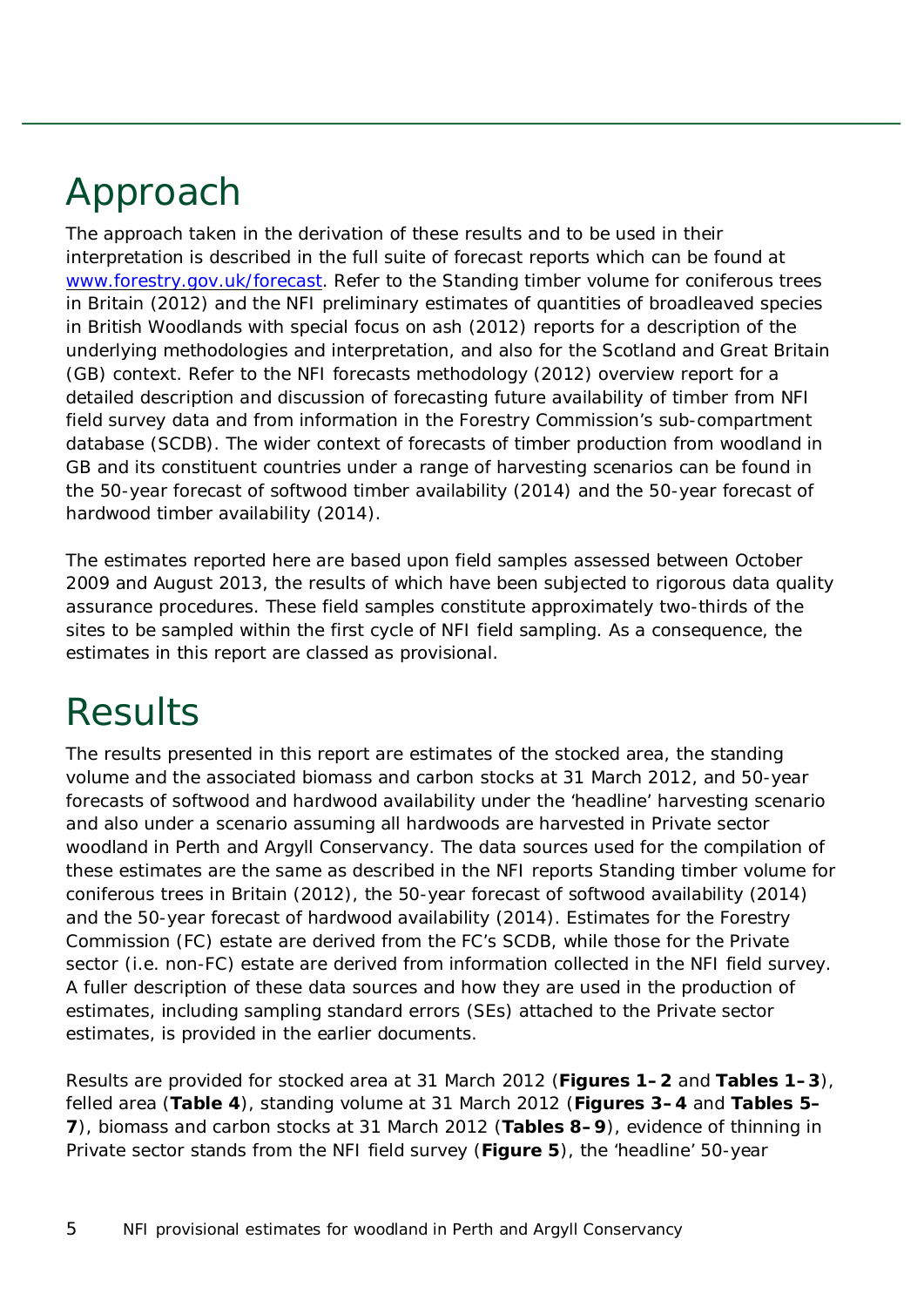forecast (**Figures 6–11** and **Tables 10–12**) and the 'unrestricted' 50-year forecast (**Figures 12–17** and **Tables 13–15**). **Figures 18–19** and **Table 16** compare the hardwood production under the two scenarios.

The values in the tables have been independently rounded, so may not add to the totals shown. In some breakdowns of Private sector estimates, the estimates in the body of the table may not sum to the quoted total because each individual value, including the total, has been independently generated by the estimation procedure used for results from the NFI sample survey. Sampling SEs attached to Private sector estimates are expressed in relative terms (%) to the right of the relevant estimate. Percentages in the pie charts may also not sum to 100 due to rounding.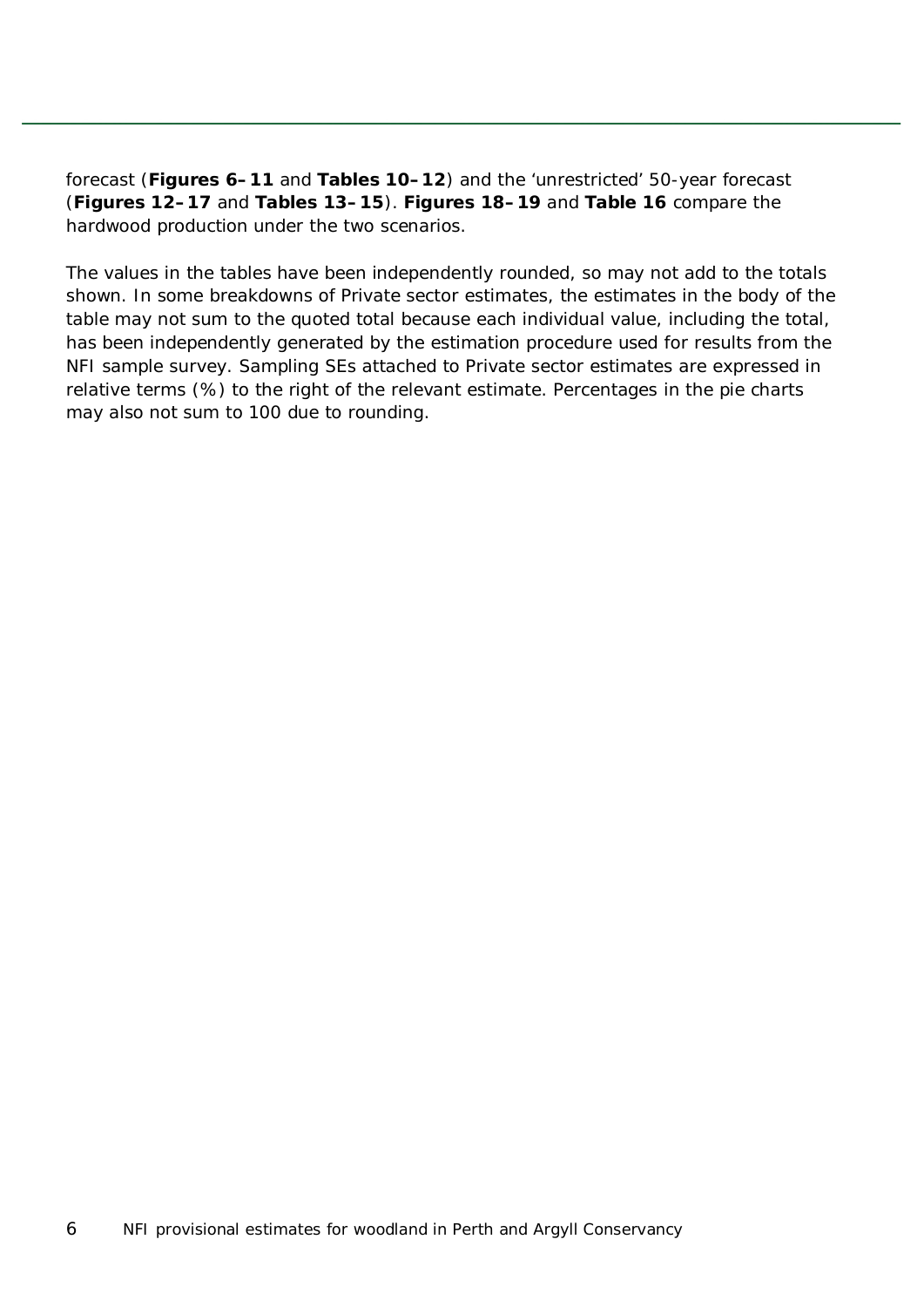<span id="page-6-0"></span>Stocked area at 31 March 2012



<span id="page-6-1"></span>**Figure 1** Principal tree species composition by stocked area at 31 March 2012

<span id="page-6-2"></span>**Figure 2** Principal conifer tree species composition by stocked area at 31 March 2012

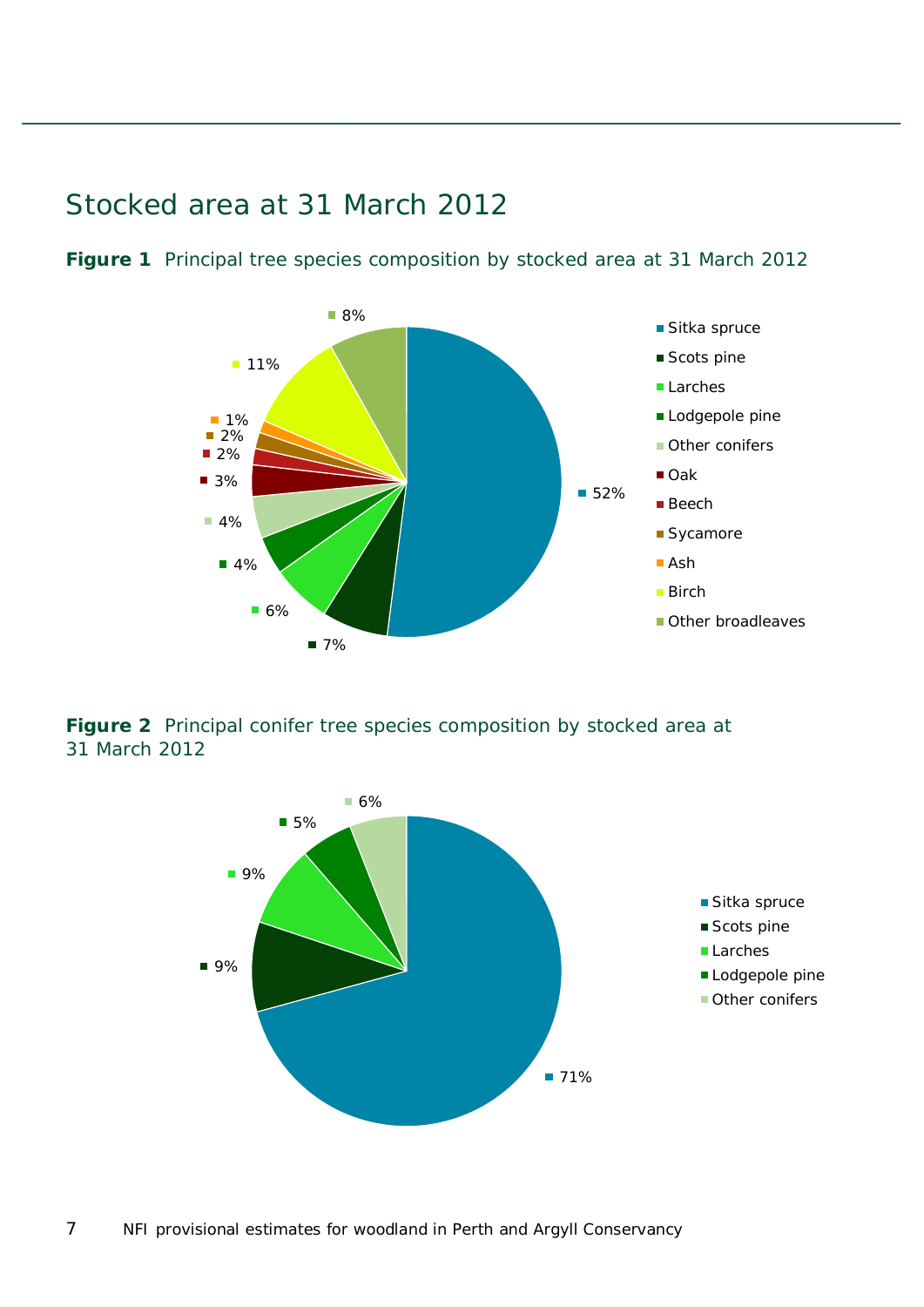#### <span id="page-7-0"></span>**Table 1** Stocked area by principal tree species at 31 March 2012

|                        | FC.                | Private sector     |                         | Total              |
|------------------------|--------------------|--------------------|-------------------------|--------------------|
| Principal species      | area               | area               | SE%                     | area               |
|                        | $(000 \text{ ha})$ | $(000 \text{ ha})$ |                         | $(000 \text{ ha})$ |
| Conifers               |                    |                    |                         |                    |
| Sitka spruce           | 79.9               | 83.1               | 3                       | 163.0              |
| Scots pine             | 7.3                | 14.3               | 10                      | 21.6               |
| Larches                | 7.2                | 12.4               | 10                      | 19.6               |
| Lodgepole pine         | 8.8                | 3.7                | 17                      | 12.5               |
| Other conifers         | 6.6                | 7.1                | 13                      | 13.7               |
| <b>All conifers</b>    | 109.8              | 121.8              | $\overline{2}$          | 231.6              |
| <b>Broadleaves</b>     |                    |                    |                         |                    |
| Oak                    | 1.6                | 8.6                | 14                      | 10.3               |
| Beech                  | 0.3                | 5.0                | 16                      | 5.3                |
| Sycamore               | 0.1                | 5.2                | 15                      | 5.3                |
| Ash                    | 0.2                | 3.8                | 18                      | 4.0                |
| Birch                  | 4.3                | 28.4               | 6                       | 32.6               |
| Other broadleaves      | 5.0                | 20.5               | $\overline{7}$          | 25.4               |
| <b>All broadleaves</b> | 11.5               | 71.6               | $\overline{\mathbf{3}}$ | 83.1               |
| All species            |                    |                    |                         |                    |
| <b>All species</b>     | 121.3              | 193.7              | $\mathbf{1}$            | 315.0              |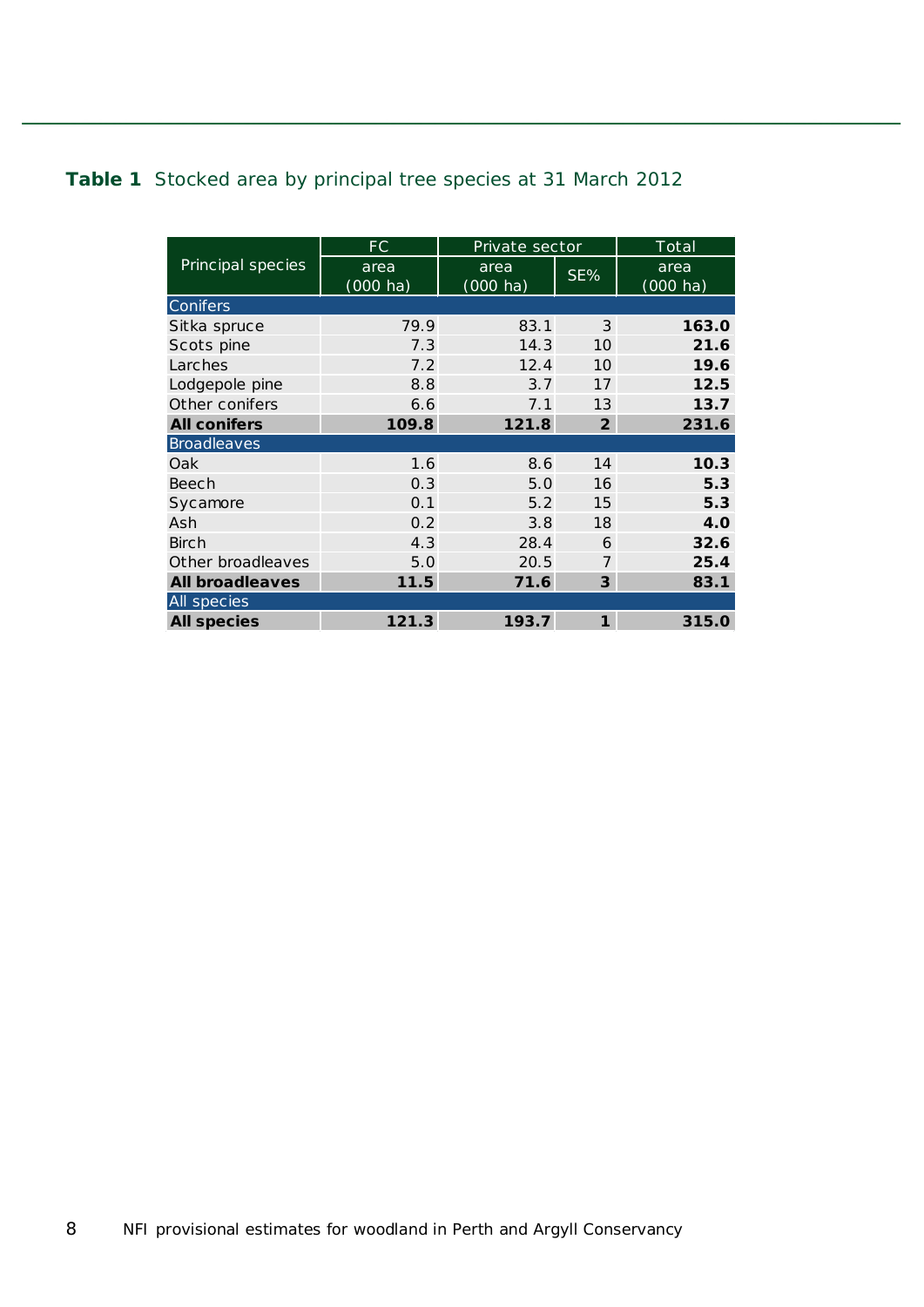#### <span id="page-8-0"></span>**Table 2** Stocked area by age class at 31 March 2012

|                     | <b>FC</b>          | Private sector     |                         | Total              |
|---------------------|--------------------|--------------------|-------------------------|--------------------|
| Age class           | area               | area               | SE%                     | area               |
|                     | $(000 \text{ ha})$ | $(000 \text{ ha})$ |                         | $(000 \text{ ha})$ |
| All conifers        |                    |                    |                         |                    |
| 0-10 years          | 11.0               | 6.3                | 16                      | 17.3               |
| $11-20$ years       | 10.1               | 16.4               | 10                      | 26.5               |
| $21-40$ years       | 46.8               | 67.0               | 5                       | 113.8              |
| $41-60$ years       | 33.8               | 26.2               | 8                       | 60.0               |
| $61-80$ years       | 6.1                | 3.4                | 24                      | 9.4                |
| $81 + \text{years}$ | 2.0                | 2.5                | 28                      | 4.5                |
| <b>Total</b>        | 109.8              | 121.8              | $\overline{2}$          | 231.6              |
| All broadleaves     |                    |                    |                         |                    |
| $0-10$ years        | 0.9                | 10.0               | 13                      | 10.9               |
| $11-20$ years       | 1.2                | 8.5                | 11                      | 9.7                |
| $21-40$ years       | 2.0                | 26.1               | $\overline{7}$          | 28.1               |
| $41-60$ years       | 1.7                | 14.6               | 10 <sup>2</sup>         | 16.3               |
| $61-80$ years       | 1.4                | 6.5                | 15                      | 7.9                |
| $81 + \text{years}$ | 4.3                | 5.9                | 18                      | 10.2               |
| <b>Total</b>        | 11.5               | 71.6               | $\overline{\mathbf{3}}$ | 83.1               |
| All species         |                    |                    |                         |                    |
| 0-10 years          | 11.9               | 16.2               | 10                      | 28.1               |
| $11-20$ years       | 11.3               | 25.1               | 8                       | 36.4               |
| $21-40$ years       | 48.8               | 93.4               | $\overline{4}$          | 142.2              |
| $41-60$ years       | 35.5               | 40.9               | $\overline{7}$          | 76.4               |
| $61-80$ years       | 7.5                | 9.8                | 13                      | 17.3               |
| $81 + years$        | 6.3                | 8.3                | 15                      | 14.6               |
| Total               | 121.3              | 193.7              | $\mathbf{1}$            | 315.0              |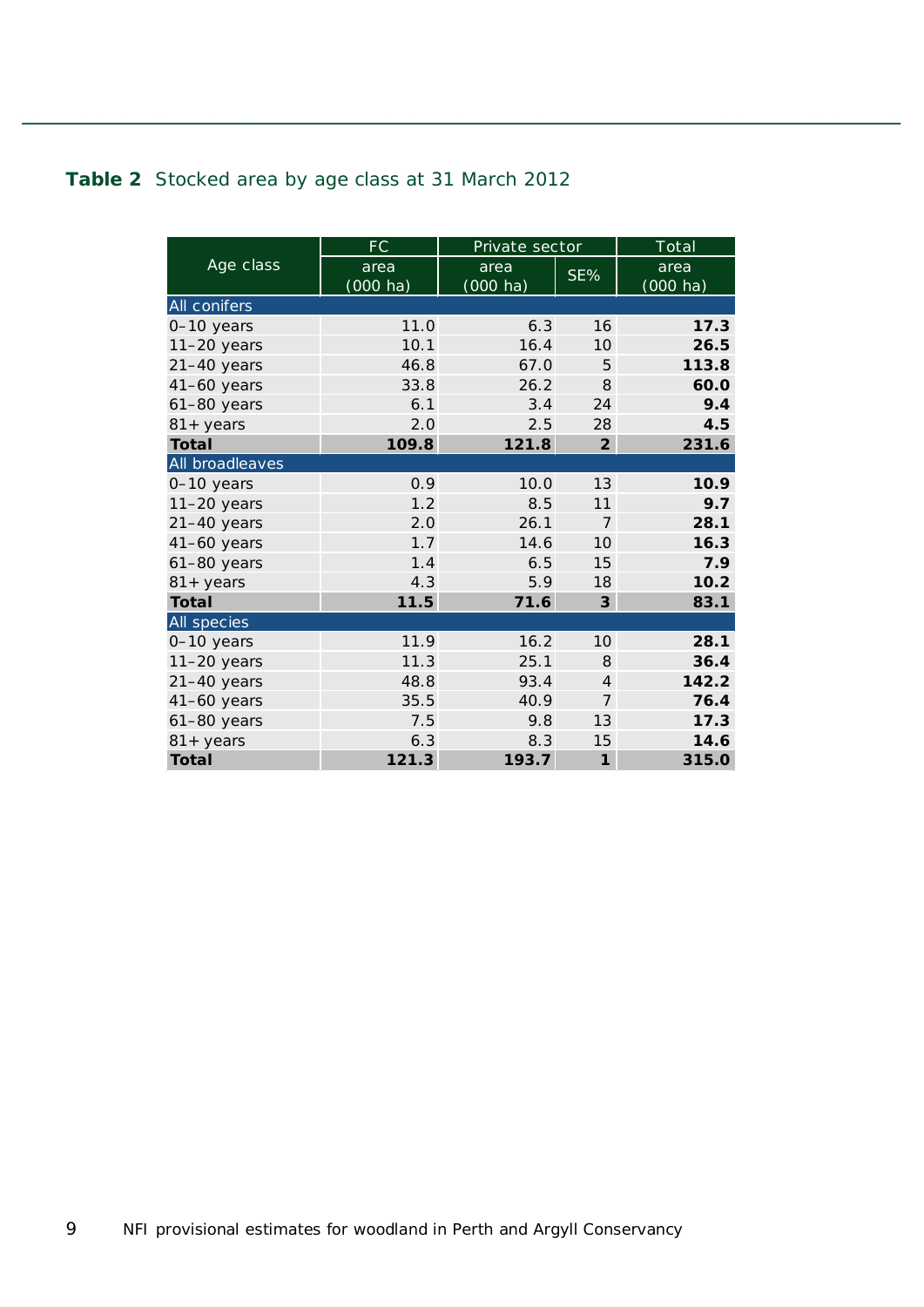#### <span id="page-9-0"></span>**Table 3** Stocked area by mean stand DBH class at 31 March 2012

|                 | <b>FC</b>          | Private sector |                 | Total              |
|-----------------|--------------------|----------------|-----------------|--------------------|
| Mean stand DBH  | area               | area           | SE%             | area               |
|                 | $(000 \text{ ha})$ | (000 ha)       |                 | $(000 \text{ ha})$ |
| All conifers    |                    |                |                 |                    |
| $0-7$ cm        | 14.4               | 8.2            | 13              | 22.6               |
| 7-10 cm         | 4.1                | 15.6           | 10              | 19.7               |
| 10-15 cm        | 25.6               | 16.9           | 9               | 42.5               |
| 15-20 cm        | 33.2               | 27.3           | 7               | 60.5               |
| 20-30 cm        | 23.1               | 37.9           | 6               | 61.0               |
| 30-40 cm        | 5.7                | 9.5            | 13              | 15.3               |
| 40-60 cm        | 3.4                | 5.2            | 17              | 8.6                |
| $60+cm$         | 0.3                | 1.1            | 32              | 1.4                |
| <b>Total</b>    | 109.8              | 121.8          | $\overline{2}$  | 231.6              |
| All broadleaves |                    |                |                 |                    |
| $0-7$ cm        | 1.3                | 12.3           | 10 <sup>1</sup> | 13.6               |
| $7 - 10$ cm     | 1.8                | 14.5           | 9               | 16.3               |
| 10-15 cm        | 3.1                | 12.7           | 10              | 15.9               |
| 15-20 cm        | 3.8                | 8.1            | 11              | 11.9               |
| 20-30 cm        | 1.1                | 8.7            | 12              | 9.8                |
| 30-40 cm        | 0.1                | 5.4            | 16              | 5.5                |
| 40-60 cm        | 0.2                | 7.4            | 15              | 7.5                |
| $60+cm$         | 0.0                | 2.5            | 24              | 2.5                |
| <b>Total</b>    | 11.5               | 71.6           | 3               | 83.1               |
| All species     |                    |                |                 |                    |
| $0-7$ cm        | 15.7               | 20.5           | 9               | 36.2               |
| 7-10 cm         | 5.9                | 30.3           | $\overline{7}$  | 36.2               |
| 10-15 cm        | 28.7               | 29.7           | 7               | 58.5               |
| 15-20 cm        | 37.0               | 35.4           | 6               | 72.4               |
| 20-30 cm        | 24.2               | 46.7           | 5               | 70.9               |
| 30-40 cm        | 5.8                | 15.0           | 10              | 20.8               |
| 40-60 cm        | 3.5                | 12.5           | 11              | 16.0               |
| $60+cm$         | 0.3                | 3.6            | 20              | 3.9                |
| <b>Total</b>    | 121.3              | 193.7          | $\mathbf{1}$    | 315.0              |

#### <span id="page-9-1"></span>**Table 4** Felled area at 31 March 2012

|                  | <b>FC</b>                  | Private sector             |     | Total                      |
|------------------|----------------------------|----------------------------|-----|----------------------------|
| Clearfelled area | area<br>$(000 \text{ ha})$ | area<br>$(000 \text{ ha})$ | SE% | area<br>$(000 \text{ ha})$ |
|                  | 7.8                        | 11.0                       | 1つ  | 18.8                       |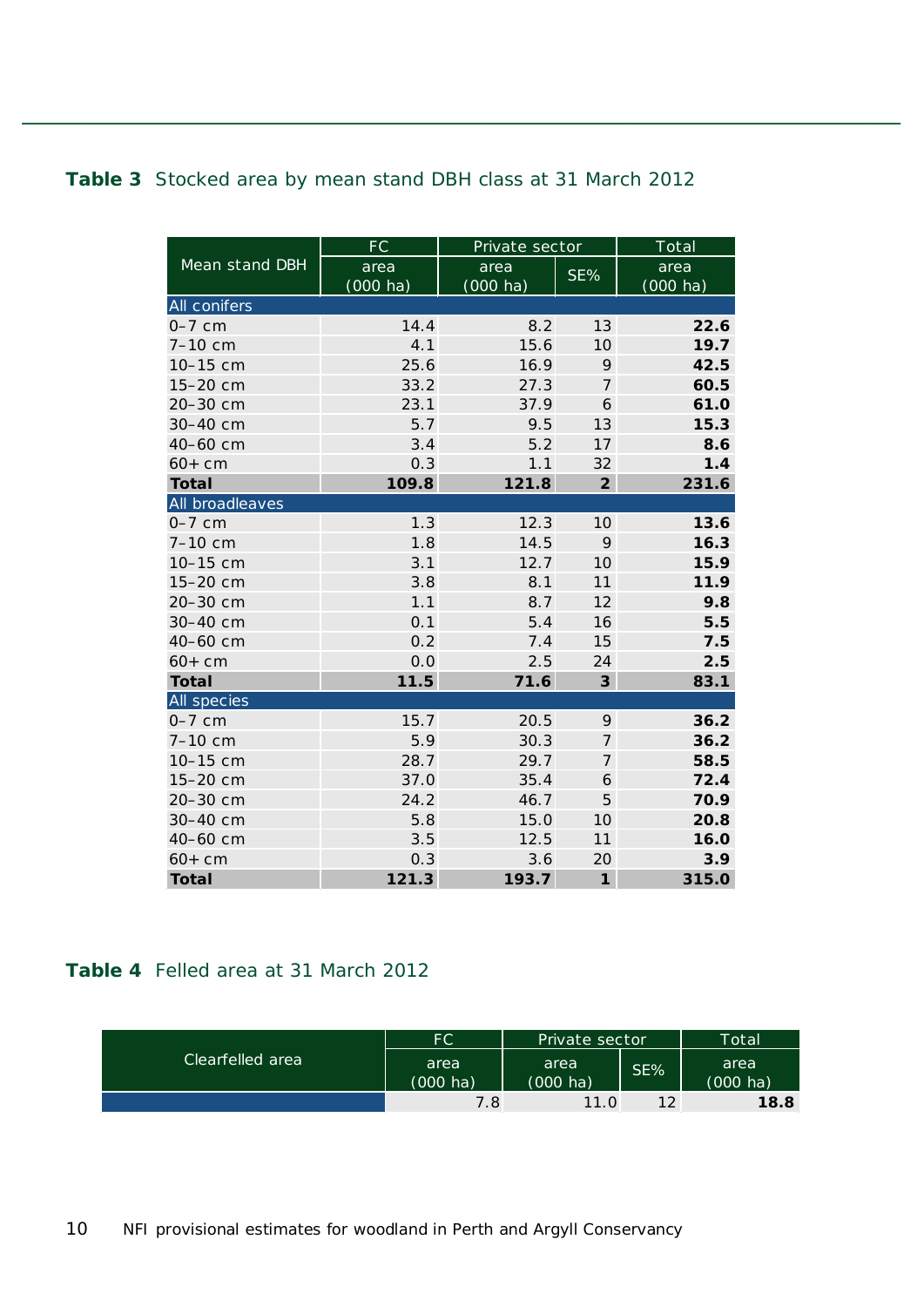### <span id="page-10-0"></span>Standing volume at 31 March 2012

<span id="page-10-1"></span>**Figure 3** Principal tree species composition by standing volume at 31 March 2012



<span id="page-10-2"></span>**Figure 4** Principal conifer tree species composition by standing volume at 31 March 2012

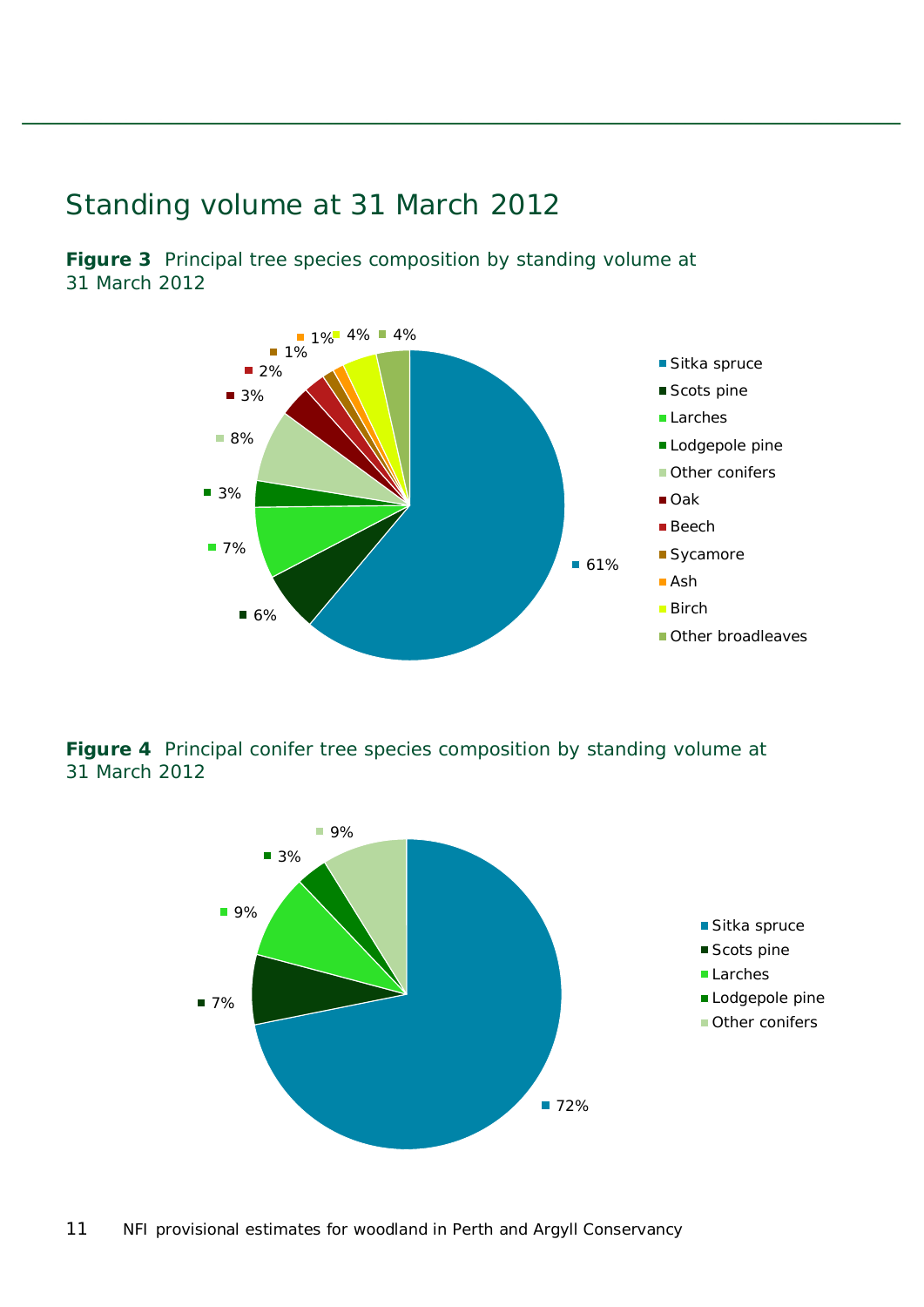#### <span id="page-11-0"></span>**Table 5** Standing volume by principal tree species at 31 March 2012

|                        | FC.                                                             | Private sector |                  | $\overline{\rm Total}$          |
|------------------------|-----------------------------------------------------------------|----------------|------------------|---------------------------------|
| Principal species      | volume                                                          | volume         | SE%              | volume                          |
|                        | $(000 \text{ m}^3 \text{ obs})$ $(000 \text{ m}^3 \text{ obs})$ |                |                  | $(000 \text{ m}^3 \text{ obs})$ |
| Conifers               |                                                                 |                |                  |                                 |
| Sitka spruce           | 19,701                                                          | 27,364         | 5                | 47,065                          |
| Scots pine             | 1,385                                                           | 3,407          | 13               | 4,792                           |
| Larches                | 1,455                                                           | 4,276          | 13               | 5,731                           |
| Lodgepole pine         | 1,502                                                           | 633            | 21               | 2,135                           |
| Other conifers         | 2,154                                                           | 3,642          | 22               | 5,797                           |
| <b>All conifers</b>    | 26,197                                                          | 39,699         | $\boldsymbol{4}$ | 65,897                          |
| <b>Broadleaves</b>     |                                                                 |                |                  |                                 |
| Oak                    | 406                                                             | 2,087          | 17               | 2,493                           |
| Beech                  | 62                                                              | 1,647          | 26               | 1,709                           |
| Sycamore               | 18                                                              | 928            | 18               | 946                             |
| Ash                    | 24                                                              | 869            | 35               | 893                             |
| <b>Birch</b>           | 642                                                             | 2,108          | 9                | 2,750                           |
| Other broadleaves      | 666                                                             | 2,015          | 15               | 2,681                           |
| <b>All broadleaves</b> | 1,818                                                           | 9,685          | $\overline{7}$   | 11,503                          |
| All species            |                                                                 |                |                  |                                 |
| <b>All species</b>     | 28,016                                                          | 49,414         | $\overline{3}$   | 77,430                          |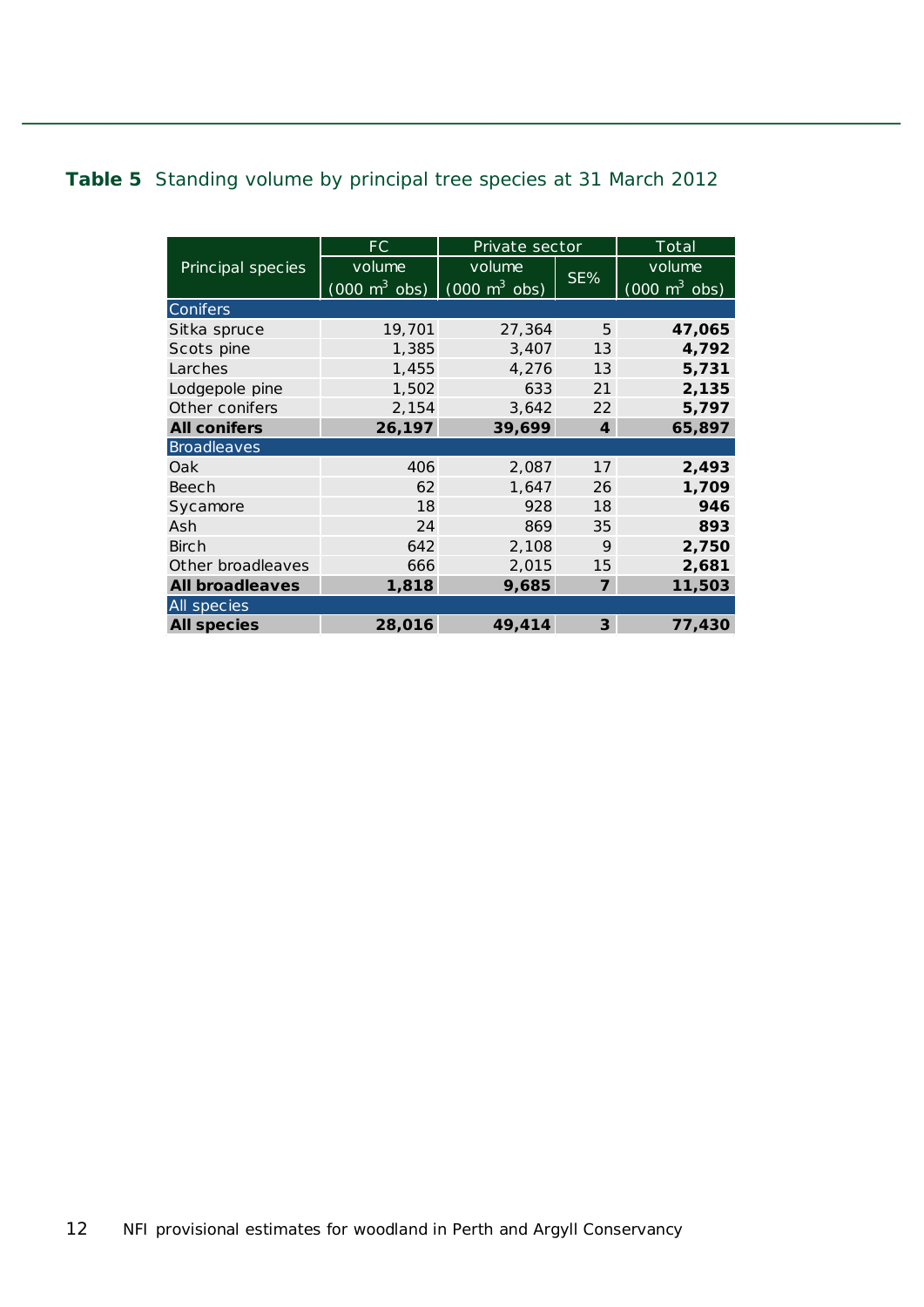#### <span id="page-12-0"></span>**Table 6** Standing volume by age class at 31 March 2012

|                    | FC                              | Private sector                  |                | Total                           |
|--------------------|---------------------------------|---------------------------------|----------------|---------------------------------|
| Age class          | volume                          | volume                          |                | volume                          |
|                    | $(000 \text{ m}^3 \text{ obs})$ | $(000 \text{ m}^3 \text{ obs})$ | SE%            | $(000 \text{ m}^3 \text{ obs})$ |
| All conifers       |                                 |                                 |                |                                 |
| $0 - 20$ years     | 363                             | 997                             | 16             | 1,360                           |
| 21-40 years        | 10,163                          | 20,201                          | 6              | 30,363                          |
| 41-60 years        | 12,206                          | 14,461                          | 9              | 26,667                          |
| $61-80$ years      | 2,661                           | 1,903                           | 28             | 4,564                           |
| $80+$ years        | 805                             | 2,138                           | 34             | 2,943                           |
| <b>Total</b>       | 26,197                          | 39,699                          | $\overline{4}$ | 65,897                          |
| All broadleaves    |                                 |                                 |                |                                 |
| 0-20 years         | 8                               | 181                             | 19             | 189                             |
| $21-40$ years      | 124                             | 2,420                           | 8              | 2,543                           |
| $41-60$ years      | 273                             | 2,977                           | 13             | 3,249                           |
| 61-80 years        | 281                             | 1,843                           | 20             | 2,123                           |
| 80+ years          | 1,133                           | 2,264                           | 21             | 3,397                           |
| Total              | 1,818                           | 9,685                           | $\overline{7}$ | 11,503                          |
| <b>All</b> species |                                 |                                 |                |                                 |
| 0-20 years         | 371                             | 1,182                           | 14             | 1,554                           |
| $21-40$ years      | 10,286                          | 22,650                          | 6              | 32,936                          |
| 41-60 years        | 12,479                          | 17,461                          | 8              | 29,940                          |
| $61-80$ years      | 2,941                           | 3,740                           | 17             | 6,681                           |
| 80+ years          | 1,938                           | 4,380                           | 20             | 6,318                           |
| <b>Total</b>       | 28,016                          | 49,414                          | 3              | 77,430                          |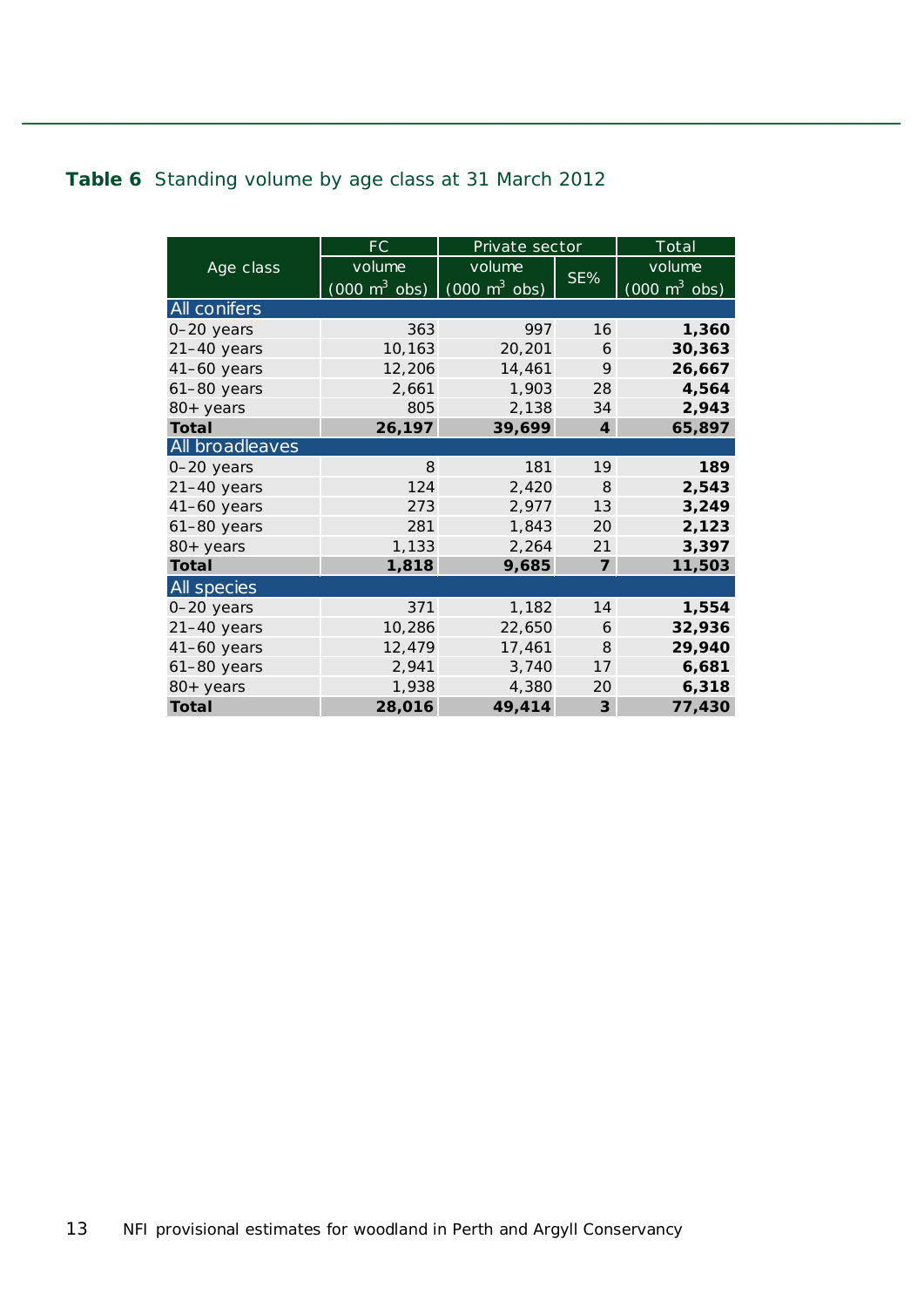#### <span id="page-13-0"></span>**Table 7** Standing volume by mean stand DBH class at 31 March 2012

|                 | <b>FC</b>                       | Private sector                  |                         | Total                           |
|-----------------|---------------------------------|---------------------------------|-------------------------|---------------------------------|
| Mean stand DBH  | volume                          | volume                          |                         | volume                          |
|                 | $(000 \text{ m}^3 \text{ obs})$ | $(000 \text{ m}^3 \text{ obs})$ | SE%                     | $(000 \text{ m}^3 \text{ obs})$ |
| All conifers    |                                 |                                 |                         |                                 |
| $0-7$ cm        | $\overline{2}$                  | 12                              | 34                      | 14                              |
| 7-10 cm         | 94                              | 406                             | 12                      | 500                             |
| 10-15 cm        | 2,993                           | 2,129                           | 11                      | 5,122                           |
| 15-20 cm        | 9,089                           | 7,568                           | 8                       | 16,657                          |
| 20-30 cm        | 10,431                          | 19,354                          | $\overline{7}$          | 29,785                          |
| 30-40 cm        | 2,182                           | 5,287                           | 15                      | 7,470                           |
| 40-60 cm        | 1,260                           | 3,509                           | 18                      | 4,770                           |
| $60+cm$         | 145                             | 1,435                           | 44                      | 1,580                           |
| <b>Total</b>    | 26,197                          | 39,699                          | $\overline{4}$          | 65,897                          |
| All broadleaves |                                 |                                 |                         |                                 |
| $0-7$ cm        | 1                               | 21                              | 22                      | 22                              |
| $7 - 10$ cm     | 51                              | 471                             | 10                      | 522                             |
| 10-15 cm        | 467                             | 1,141                           | 14                      | 1,608                           |
| 15-20 cm        | 876                             | 1,250                           | 13                      | 2,126                           |
| 20-30 cm        | 366                             | 1,415                           | 14                      | 1,781                           |
| 30-40 cm        | 28                              | 1,024                           | 16                      | 1,052                           |
| 40-60 cm        | 24                              | 2,556                           | 18                      | 2,580                           |
| $60+cm$         | 5                               | 1,806                           | 26                      | 1,811                           |
| <b>Total</b>    | 1,818                           | 9,685                           | $\overline{7}$          | 11,503                          |
| All species     |                                 |                                 |                         |                                 |
| $0-7$ cm        | 3                               | 33                              | 19                      | 37                              |
| 7-10 cm         | 145                             | 884                             | 8                       | 1,028                           |
| 10-15 cm        | 3,460                           | 3,280                           | 9                       | 6,740                           |
| 15-20 cm        | 9,965                           | 8,813                           | $\overline{7}$          | 18,779                          |
| 20-30 cm        | 10,797                          | 20,791                          | 6                       | 31,588                          |
| 30-40 cm        | 2,211                           | 6,321                           | 13                      | 8,531                           |
| 40-60 cm        | 1,285                           | 6,036                           | 13                      | 7,321                           |
| $60+cm$         | 150                             | 3,256                           | 27                      | 3,406                           |
| <b>Total</b>    | 28,016                          | 49,414                          | $\overline{\mathbf{3}}$ | 77,430                          |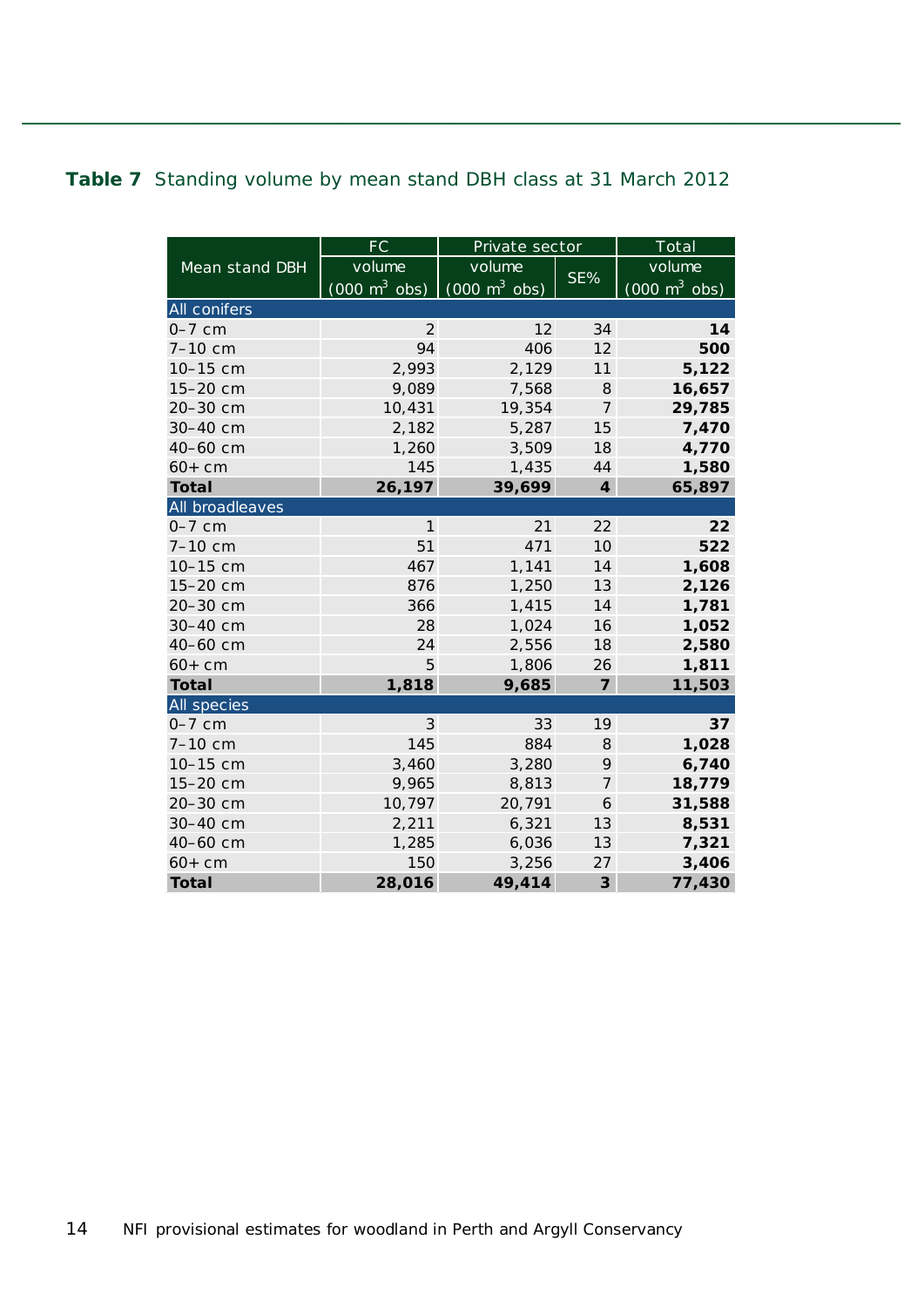### <span id="page-14-0"></span>Biomass and carbon stocks at 31 March 2012

|                        | FC.                  | Private sector         |                | Total                  |  |  |
|------------------------|----------------------|------------------------|----------------|------------------------|--|--|
| Principal species      | biomass<br>(000 odt) | biomass<br>$(000$ odt) | SE%            | biomass<br>$(000$ odt) |  |  |
| Conifers               |                      |                        |                |                        |  |  |
| Sitka spruce           | 13,238               | 16,433                 | $\overline{4}$ | 29,671                 |  |  |
| Scots pine             | 1,019                | 2,311                  | 12             | 3,330                  |  |  |
| Larches                | 976                  | 2,530                  | 13             | 3,506                  |  |  |
| Lodgepole pine         | 1,162                | 479                    | 20             | 1,641                  |  |  |
| Other conifers         | 1,223                | 1,855                  | 20             | 3,078                  |  |  |
| <b>All conifers</b>    | 17,618               | 23,836                 | $\mathbf{3}$   | 41,454                 |  |  |
| <b>Broadleaves</b>     |                      |                        |                |                        |  |  |
| Oak                    | 367                  | 1,817                  | 17             | 2,184                  |  |  |
| Beech                  | 64                   | 1,405                  | 24             | 1,468                  |  |  |
| Sycamore               | 17                   | 782                    | 18             | 799                    |  |  |
| Ash                    | 22                   | 712                    | 31             | 735                    |  |  |
| Birch                  | 619                  | 2,118                  | 8              | 2,737                  |  |  |
| Other broadleaves      | 610                  | 1,903                  | 13             | 2,513                  |  |  |
| <b>All broadleaves</b> | 1,700                | 8,765                  | 6              | 10,465                 |  |  |
| All species            |                      |                        |                |                        |  |  |
| <b>All species</b>     | 19,318               | 32,629                 | $\mathbf{3}$   | 51,946                 |  |  |

<span id="page-14-1"></span>**Table 8** Standing biomass by principal tree species at 31 March 2012

#### <span id="page-14-2"></span>**Table 9** Total carbon stocks in principal tree species at 31 March 2012

|                        | FC      | Private sector |                | Total   |  |  |
|------------------------|---------|----------------|----------------|---------|--|--|
| Principal species      | carbon  | carbon         | SE%            | carbon  |  |  |
|                        | (000 t) | (000 t)        |                | (000 t) |  |  |
| Conifers               |         |                |                |         |  |  |
| Sitka spruce           | 6,619   | 8,216          | $\overline{4}$ | 14,835  |  |  |
| Scots pine             | 509     | 1,155          | 12             | 1,665   |  |  |
| Larches                | 488     | 1,265          | 13             | 1,753   |  |  |
| Lodgepole pine         | 581     | 239            | 20             | 821     |  |  |
| Other conifers         | 611     | 927            | 20             | 1,539   |  |  |
| <b>All conifers</b>    | 8,809   | 11,918         | $\overline{3}$ | 20,727  |  |  |
| <b>Broadleaves</b>     |         |                |                |         |  |  |
| Oak                    | 183     | 909            | 17             | 1,092   |  |  |
| Beech                  | 32      | 702            | 24             | 734     |  |  |
| Sycamore               | 9       | 391            | 18             | 399     |  |  |
| Ash                    | 11      | 356            | 31             | 367     |  |  |
| <b>Birch</b>           | 309     | 1,059          | 8              | 1,369   |  |  |
| Other broadleaves      | 305     | 951            | 13             | 1,256   |  |  |
| <b>All broadleaves</b> | 850     | 4,383          | 6              | 5,232   |  |  |
| All species            |         |                |                |         |  |  |
| <b>All species</b>     | 9,659   | 16,314         | 3              | 25,973  |  |  |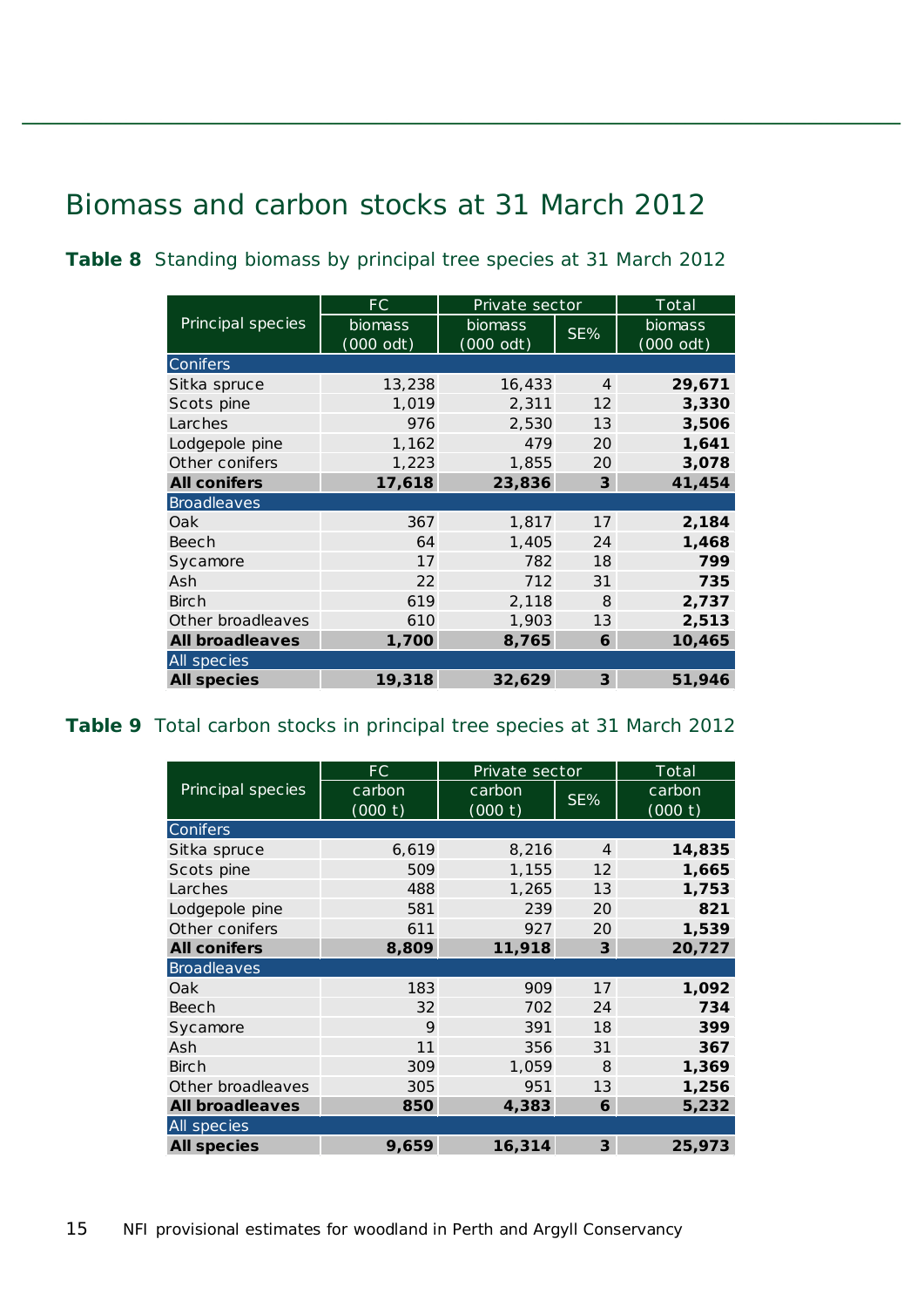### <span id="page-15-0"></span>Evidence of thinning

<span id="page-15-1"></span>

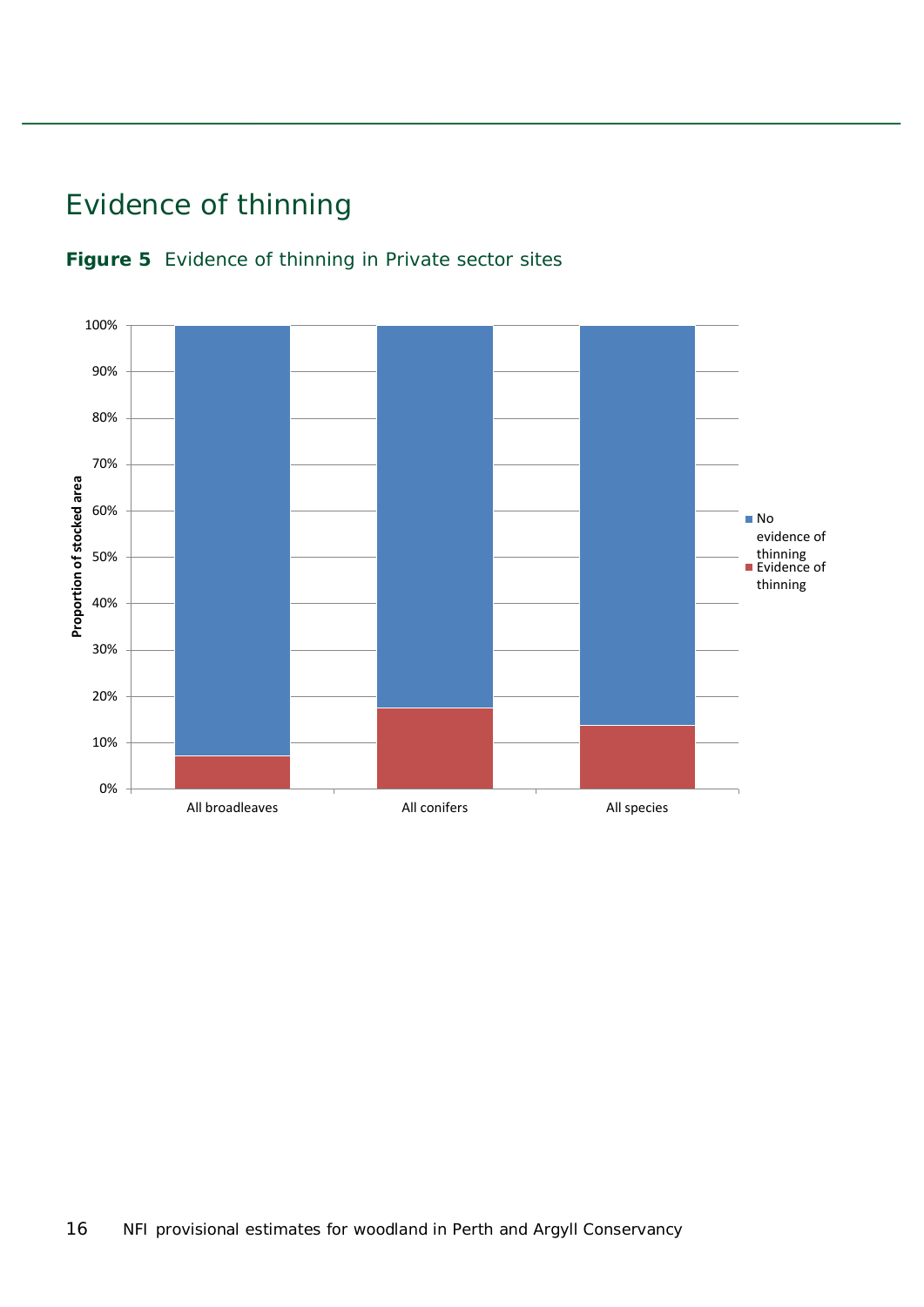### <span id="page-16-0"></span>50-year forecast of timber availability

Refer to the NFI report *50-year forecast of softwood timber availability* (2014) for a description of the underlying methodology and interpretation of the softwood forecast, and also for the Scotland and GB context.

Refer to the NFI report *50-year forecast of hardwood timber availability* (2014) for a description of the underlying methodology and interpretation of the hardwood forecast, and also for the Scotland and GB context.

In **Figures 6–11** and **Tables 10–12** the estimates for the Forestry Commission are based on harvesting regimes derived from Forestry Commission felling and thinning plans as of 31 March 2012.

For the Private sector, information for **Figures 6–11** and **Tables 10–12** is based on a scenario which assumes felling at age of maximum mean annual increment with moderate wind risk measures for conifers. For broadleaves, however, only those areas where there is evidence of thinning are assumed to be managed in future. This is a highly conservative assumption but better reflects current practice than assuming all stands will be managed. In turn it is assumed that these broadleaved stands are managed to felling at age of maximum mean annual increment with moderate wind risk measures.

Restocking assumptions for conifer stands clearfelled during the forecast period have been implemented that assume:

- a 10% reduction in the area of conifers on the subsequent rotation
- restocking of currently clearfelled land
- a change in the composition of conifer species on restocking

Restocking assumptions for broadleaved stands clearfelled during the forecast period have been included that assume:

- no reduction in stocked area
- like-for-like species choices are used for broadleaves
- 50% of the land associated with the reduction in conifer stocked area arising from the assumption above is stocked with broadleaves

Woodland that is classed as currently clearfelled will be restocked according to the above conifer restock prescription.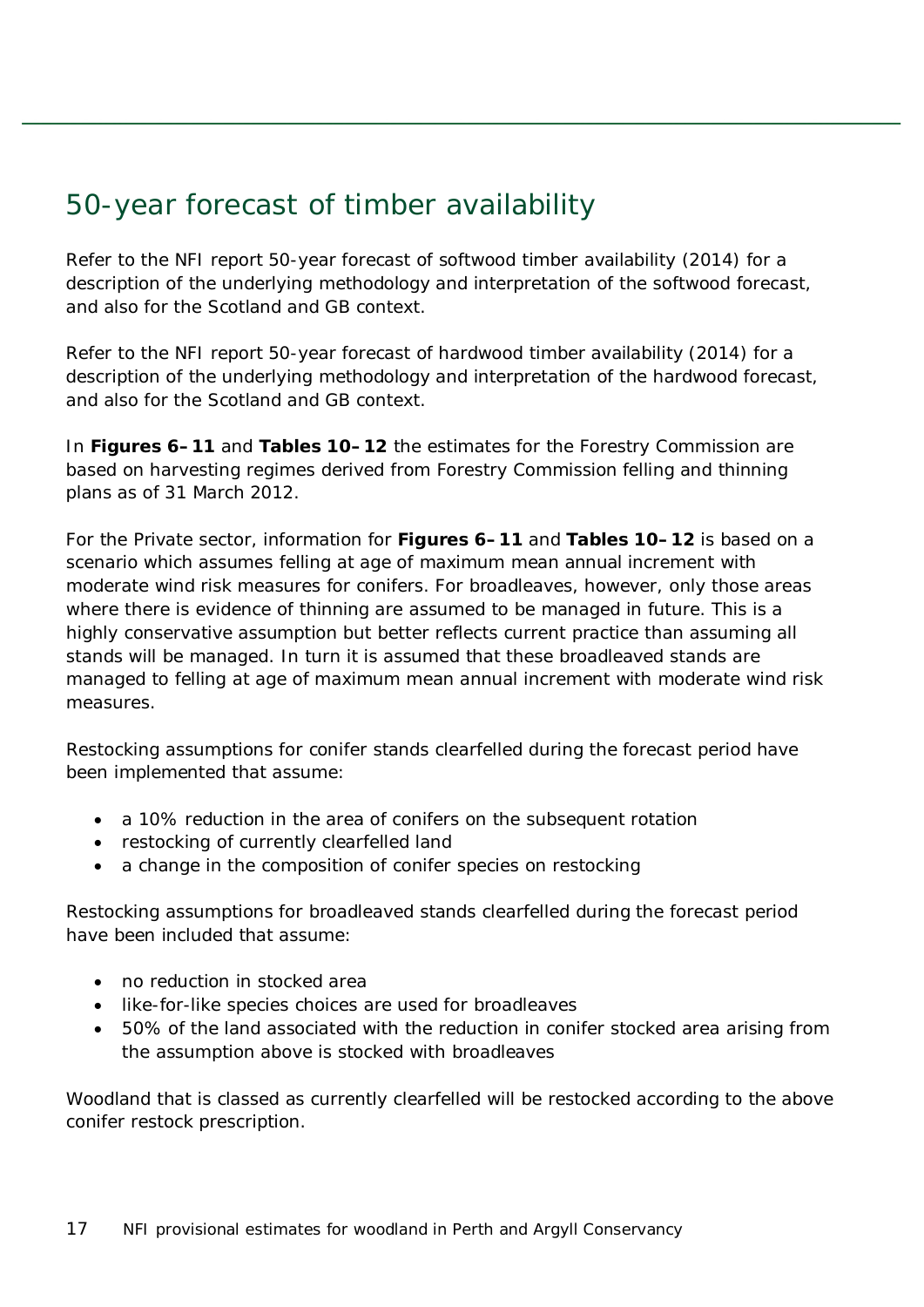A full description of the restocking assumptions is to be found in Table D3 of the *50-year forecast of softwood timber availability* (2014). The same restocking assumptions have been applied to both the Forestry Commission and Private sector forecasts.

In **Figures 12–17** and **Tables 13–15** the management assumptions for the Private sector hardwoods have been changed to assume all hardwoods are thinned and felled rather than only those in areas that have evidence of thinning. In this report, the tables and figures for estimates under this management scenario will be labelled as 'unrestricted'.

**Figures 18–19** and **Table 16** compare the Private sector hardwood timber availability under the two scenarios. **Figure 18** shows the Private sector hardwood availability for the two scenarios during the 50-year forecast, while **Figure 19** and **Table 16** compare the hardwood availability in the first 15 years of the forecast under the two scenarios.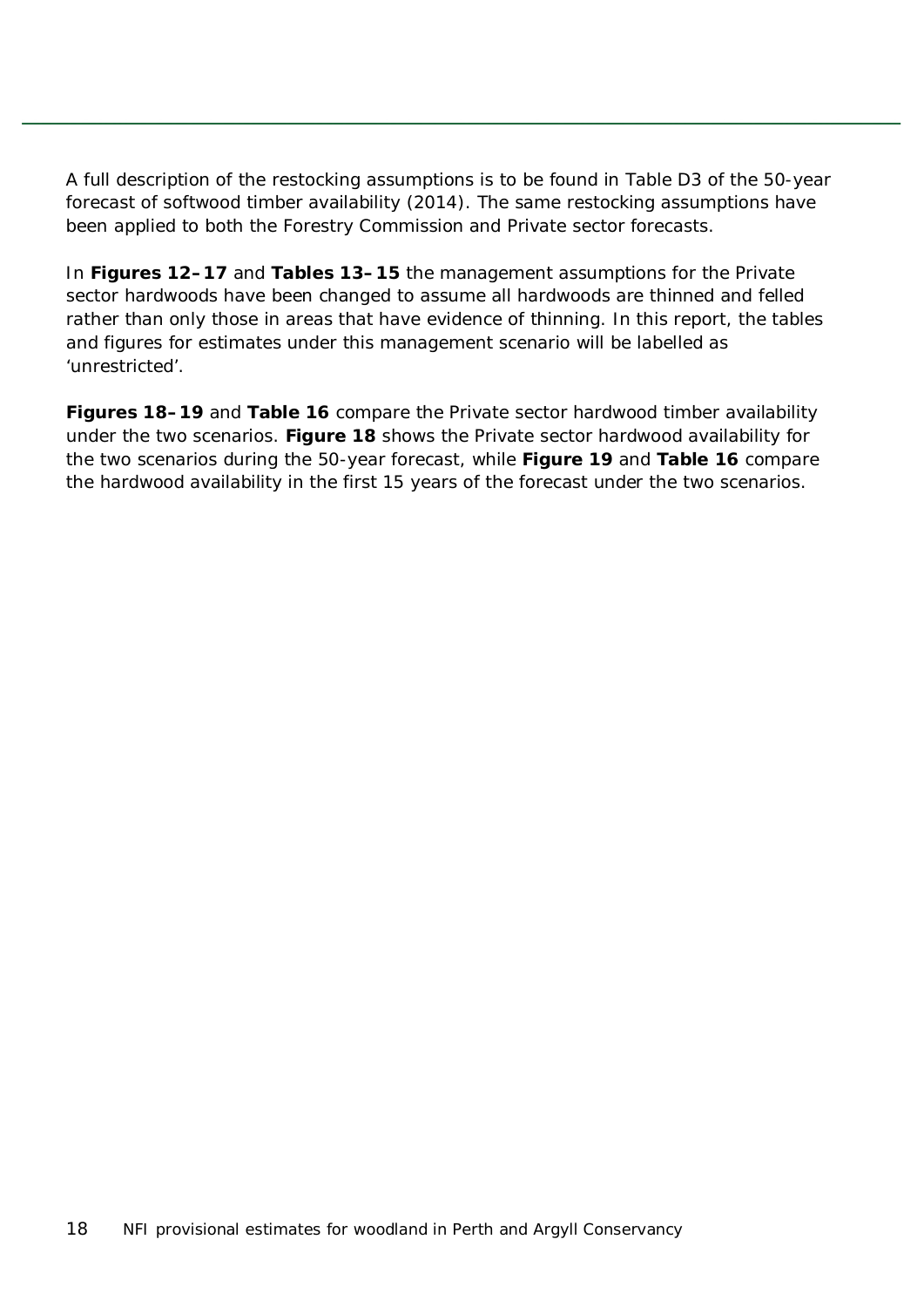#### 50-year forecast of timber availability under the 'headline' harvesting scenario

|  |  | Table 10 50-year forecast of timber availability by time period and principal species |  |  |  |
|--|--|---------------------------------------------------------------------------------------|--|--|--|
|  |  |                                                                                       |  |  |  |

<span id="page-18-1"></span><span id="page-18-0"></span>

|                        |                                 | $2013 - 16$    |     |                                 | $2017 - 21$                     |                |                 |                                 | $2022 - 26$                     |                |                 |                                         | $2027 - 31$                     |                |     |                                 |
|------------------------|---------------------------------|----------------|-----|---------------------------------|---------------------------------|----------------|-----------------|---------------------------------|---------------------------------|----------------|-----------------|-----------------------------------------|---------------------------------|----------------|-----|---------------------------------|
|                        | FC                              | Private sector |     | Total                           | FC.                             | Private sector |                 | Total                           | FC.                             | Private sector |                 | Total                                   | FC.                             | Private sector |     | Total                           |
| Principal species      | volume                          |                | SE% | volume                          | volume                          |                | SE%             | volume                          | volume                          |                | SE%             | volume                                  |                                 | volume         | SE% | volume                          |
|                        | $(000 \text{ m}^3 \text{ obs})$ |                |     | $(000 \text{ m}^3 \text{ obs})$ | $(000 \text{ m}^3 \text{ obs})$ |                |                 | $(000 \text{ m}^3 \text{ obs})$ | $(000 \text{ m}^3 \text{ obs})$ |                |                 | $(000 \text{ m}^3)$<br>$^{\prime}$ obs) | $(000 \text{ m}^3 \text{ obs})$ |                |     | $(000 \text{ m}^3 \text{ obs})$ |
|                        |                                 |                |     |                                 |                                 |                |                 |                                 |                                 |                |                 |                                         |                                 |                |     |                                 |
| <b>All conifers</b>    | 1,193                           | 1,663          | 9   | 2,856                           | 1,070                           | 2,142          | 10 <sup>1</sup> | 3,212                           | 1,068                           | 2,120          | 9               | 3,188                                   | 1,269                           | 2,157          | 9   | 3,426                           |
| Sitka spruce           | 973                             | 1,069          | 13  | 2,042                           | 920                             | 1,420          | 13              | 2,340                           | 904                             | 1,727          | 10 <sup>°</sup> | 2,631                                   | 1,084                           | 1,693          | 11  | 2,776                           |
| Scots pine             | 29                              | 101            | 17  | 130                             | 22                              | 150            | 25              | 171                             | 25                              | 149            | 24              | 174                                     | 25                              | 161            | 20  | 185                             |
| Larches                | 59                              | 307            | 20  | 366                             | 44                              | 251            | 16              | 294                             | 45                              | 137            | 17              | 182                                     | 52                              | 152            | 21  | 204                             |
| Lodgepole pine         | 66                              | 30             | 71  | 95                              | 51                              | 17             | 55              | 68                              | 53                              |                | 36              | 60                                      | 58                              | 32             | 46  | 91                              |
| Other conifers         | 67                              | 149            | 32  | 216                             | 33                              | 283            | 33              | 316                             | 41                              | 95             | 21              | 137                                     | 50                              | 102            | 20  | 153                             |
| <b>All broadleaves</b> | $\overline{2}$                  | 119            | 40  | $121$                           | $\mathbf{1}$                    | 68             | 23              | 69                              |                                 | 33             | 21              | 34                                      | 3                               | 25             | 16  | 28                              |
| Oak                    |                                 |                | 70  |                                 | 0                               | 3              | 67              |                                 | O                               | 6              | 63              | 6                                       |                                 | 3              | 70  |                                 |
| Beech                  |                                 |                | 36  |                                 | 0                               |                | 36              |                                 | O                               | $\Omega$       | 38              |                                         |                                 |                | 38  |                                 |
| Sycamore               |                                 | 25             | 57  | 25                              | $\mathbf{O}$                    | 9              | 35              | 9                               | O                               |                | 48              |                                         | $\Omega$                        | 5              | 39  |                                 |
| Ash                    |                                 | 54             | 73  | 54                              | $\mathsf{O}$                    | 8              | 47              | 8                               | O                               |                | 39              |                                         | $\Omega$                        |                | 42  |                                 |
| <b>Birch</b>           |                                 | 15             | 31  | 16                              | $\mathsf{O}$                    | 23             | 25              | 23                              | O                               |                | 19              |                                         | $\Omega$                        |                | 32  | 8                               |
| Other broadleaves      |                                 | 18             | 54  | 18                              | 0                               | 21             | 52              | 21                              |                                 |                | 33              |                                         |                                 |                | 22  |                                 |
| <b>All species</b>     | 1,195                           | 1,783          | 9   | 2,977                           | 1,070                           | 2,202          | 10 <sup>1</sup> | 3,272                           | 1,069                           | 2,154          | 9               | 3,223                                   | 1,272                           | 2,183          | 9   | 3,455                           |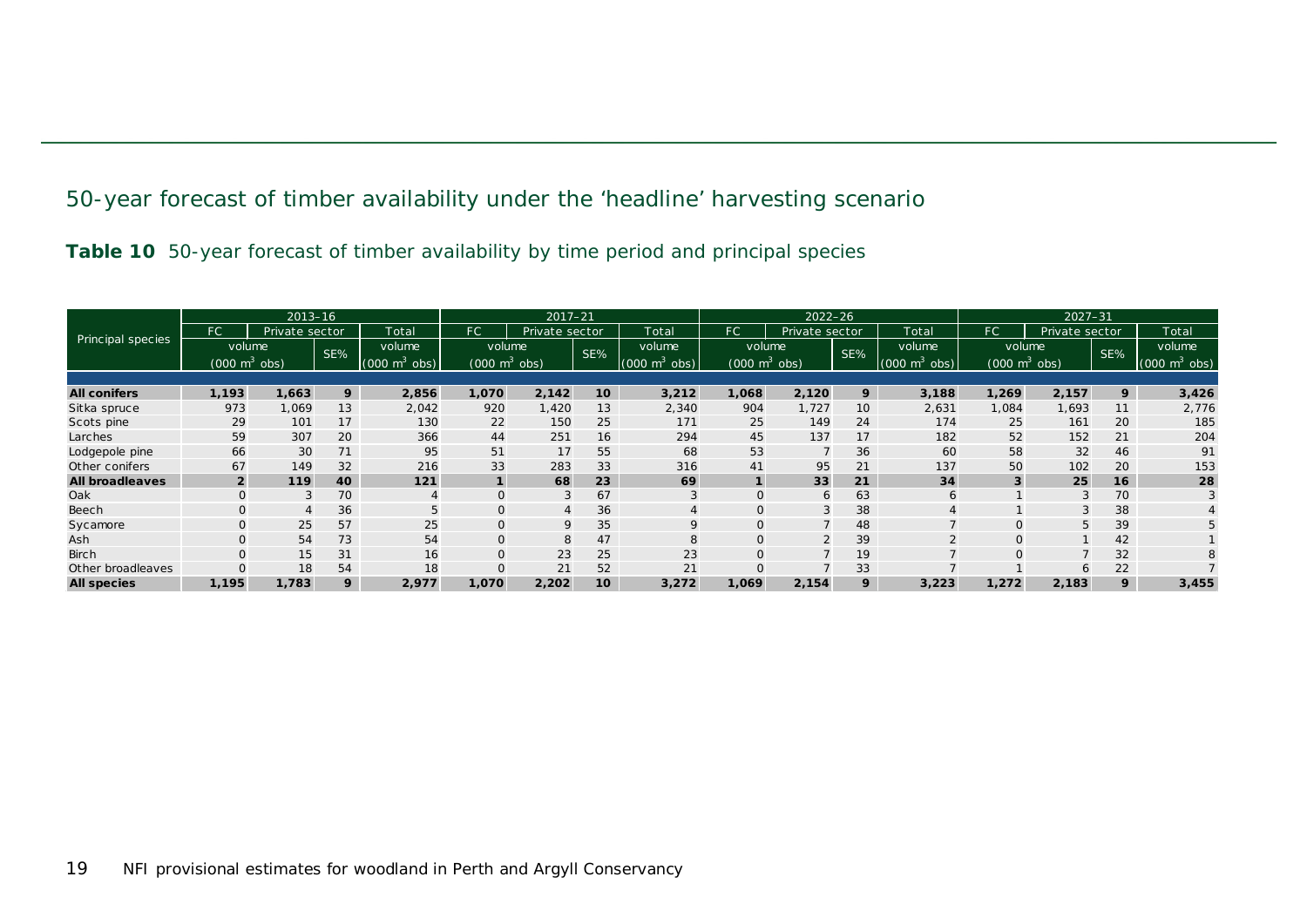#### **Table 10 (cont'd)** 50-year forecast of timber availability by time period and principal species

|                        |                                 | $2032 - 36$    |     |                                    | 2037-41                         |                |     |                     | $2042 - 46$                     |                |                 |                     | 2047-51                         |                |     |                                 |
|------------------------|---------------------------------|----------------|-----|------------------------------------|---------------------------------|----------------|-----|---------------------|---------------------------------|----------------|-----------------|---------------------|---------------------------------|----------------|-----|---------------------------------|
|                        | FC.                             | Private sector |     | Total                              | FC                              | Private sector |     | Total               | FC.                             | Private sector |                 | Total               | FC                              | Private sector |     | Total                           |
| Principal species      | volume                          |                | SE% | volume                             | volume                          |                | SE% | volume              | volume                          |                | SE%             | volume              | volume                          |                | SE% | volume                          |
|                        | $(000 \text{ m}^3 \text{ obs})$ |                |     | (000)<br>$\cosh$<br>m <sup>2</sup> | $(000 \text{ m}^3 \text{ obs})$ |                |     | (000)<br>$m^3$ obs) | $(000 \text{ m}^3 \text{ obs})$ |                |                 | (000)<br>$m^3$ obs) | $(000 \text{ m}^3 \text{ obs})$ |                |     | $(000 \text{ m}^3 \text{ obs})$ |
|                        |                                 |                |     |                                    |                                 |                |     |                     |                                 |                |                 |                     |                                 |                |     |                                 |
| <b>All conifers</b>    | 993                             | 2,250          | 9   | 3,243                              | 926                             | 2,075          | 9   | 3,001               | 873                             | 1,700          | 9               | 2,574               | 901                             | 1,346          | 9   | 2,247                           |
| Sitka spruce           | 857                             | 1,859          | 11  | 2,716                              | 802                             | 1,541          | 11  | 2,343               | 727                             | 1,152          | 11              | 1,879               | 714                             | 913            | 12  | 1,627                           |
| Scots pine             | 21                              | 108            | 23  | 129                                | 18                              | 244            | 26  | 263                 | 32                              | 258            | 24              | 289                 | 33                              | 156            | 18  | 190                             |
| Larches                | 35                              | 120            | 18  | 155                                | 34                              | 72             | 18  | 106                 | 39                              | 44             | 19              | 82                  | 42                              | 51             | 19  | 93                              |
| Lodgepole pine         | 53                              | 30             | 45  | 83                                 | 36                              | 28             | 36  | 64                  | 24                              | 112            | 32              | 136                 | 11                              | 45             | 44  | 57                              |
| Other conifers         | 26                              | 113            | 23  | 140                                | 36                              | 169            | 23  | 204                 | 53                              | 146            | 26              | 198                 | 100                             | 170            | 29  | 270                             |
| <b>All broadleaves</b> |                                 | 27             | 15  | 29                                 | $\mathbf{3}$                    | 38             | 14  | 40                  |                                 | 51             | 12 <sup>2</sup> | 58                  | 6                               | 67             | 22  | 74                              |
| Oak                    | $\mathbf{O}$                    | 3              | 66  | 3                                  | $\overline{0}$                  | $\overline{4}$ | 46  | $\overline{4}$      | 3                               | $\overline{4}$ | 40              |                     | $\overline{2}$                  |                | 38  | 6                               |
| Beech                  |                                 | 3              | 37  |                                    |                                 | 6              | 43  |                     |                                 | 9              | 49              | 9                   |                                 | 19             | 71  | 19                              |
| Sycamore               |                                 | $\overline{4}$ | 41  |                                    | 0                               | 6              | 36  | 6                   |                                 | 5              | 35              | 6                   | 0                               | 10             | 38  | 10                              |
| Ash                    |                                 |                | 33  |                                    | $\mathsf{O}$                    | $\overline{2}$ | 38  | 2                   |                                 | 3              | 39              | 3                   | $\mathbf{O}$                    | 5              | 40  | 5                               |
| <b>Birch</b>           |                                 | 6              | 14  | 6                                  | $\mathbf{O}$                    | 10             | 19  | 10                  |                                 | 17             | 13              | 17                  |                                 | 16             | 15  | 17                              |
| Other broadleaves      |                                 | 10             | 26  | 11                                 |                                 | 9              | 24  | 11                  |                                 | 12             | 20              | 15                  |                                 | 14             | 17  | 17                              |
| <b>All species</b>     | 994                             | 2,278          | 9   | 3,272                              | 928                             | 2,114          | 9   | 3,042               | 880                             | 1,750          | 9               | 2,631               | 907                             | 1,413          | 9   | 2,320                           |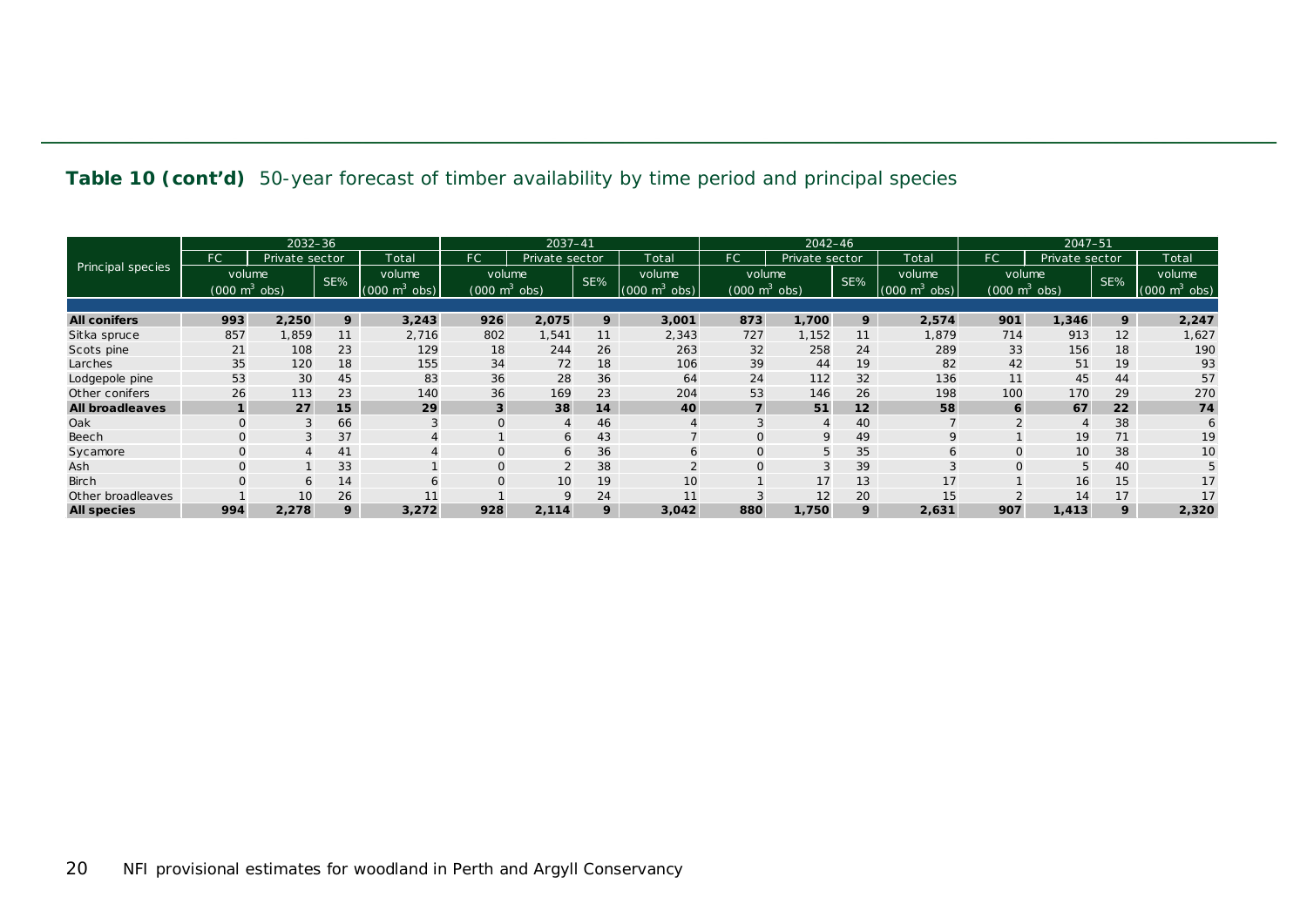**Table 10 (cont'd)** 50-year forecast of timber availability by time period and principal species

|                        |                                 | 2052-56        |     |                                 | $2057 - 61$    |                                     |                |                                 |  |  |  |
|------------------------|---------------------------------|----------------|-----|---------------------------------|----------------|-------------------------------------|----------------|---------------------------------|--|--|--|
|                        | FC.                             | Private sector |     | Total                           | FC.            | Private sector                      |                | Total                           |  |  |  |
| Principal species      | volume                          |                | SE% | volume                          | volume         |                                     | SE%            | volume                          |  |  |  |
|                        | $(000 \text{ m}^3 \text{ obs})$ |                |     | $(000 \text{ m}^3 \text{ obs})$ |                | $(000 \; \text{m}^3 \; \text{obs})$ |                | $(000 \text{ m}^3 \text{ obs})$ |  |  |  |
|                        |                                 |                |     |                                 |                |                                     |                |                                 |  |  |  |
| <b>All conifers</b>    | 1,121                           | 1,062          | 9   | 2,182                           | 728            | 1,145                               | 8              | 1,874                           |  |  |  |
| Sitka spruce           | 813                             | 689            | 10  | 1,502                           | 529            | 864                                 | 9              | 1,393                           |  |  |  |
| Scots pine             | 73                              | 130            | 38  | 204                             | 58             | 107                                 | 28             | 165                             |  |  |  |
| Larches                | 52                              | 55             | 22  | 107                             | 32             | 58                                  | 15             | 90                              |  |  |  |
| Lodgepole pine         | 98                              | 10             | 48  | 108                             | 5              | 5                                   | 62             | 11                              |  |  |  |
| Other conifers         | 85                              | 173            | 29  | 259                             | 104            | 110                                 | 10             | 215                             |  |  |  |
| <b>All broadleaves</b> | 11                              | 59             | 20  | 69                              | 15             | 53                                  | 11             | 68                              |  |  |  |
| Oak                    | $\overline{2}$                  | $\overline{4}$ | 32  | 6                               | $\overline{2}$ | 5                                   | 26             |                                 |  |  |  |
| Beech                  | 1                               | 3              | 34  | 4                               | 1              | $\overline{4}$                      | 35             | 5                               |  |  |  |
| Sycamore               | $\Omega$                        | 14             | 73  | 14                              | $\Omega$       | 2                                   | 32             | 3                               |  |  |  |
| Ash                    |                                 | $\overline{4}$ | 39  | 4                               | $\mathbf{O}$   | 3                                   | 49             | 3                               |  |  |  |
| <b>Birch</b>           | $\overline{2}$                  | 13             | 17  | 15                              | 3              | 16                                  | 17             | 20                              |  |  |  |
| Other broadleaves      | 5                               | 21             | 25  | 26                              | 8<br>22        |                                     | 17             | 31                              |  |  |  |
| <b>All species</b>     | 1,131                           | 1,119          | 9   | 2,251                           | 743            | 1,198                               | $\overline{z}$ | 1,941                           |  |  |  |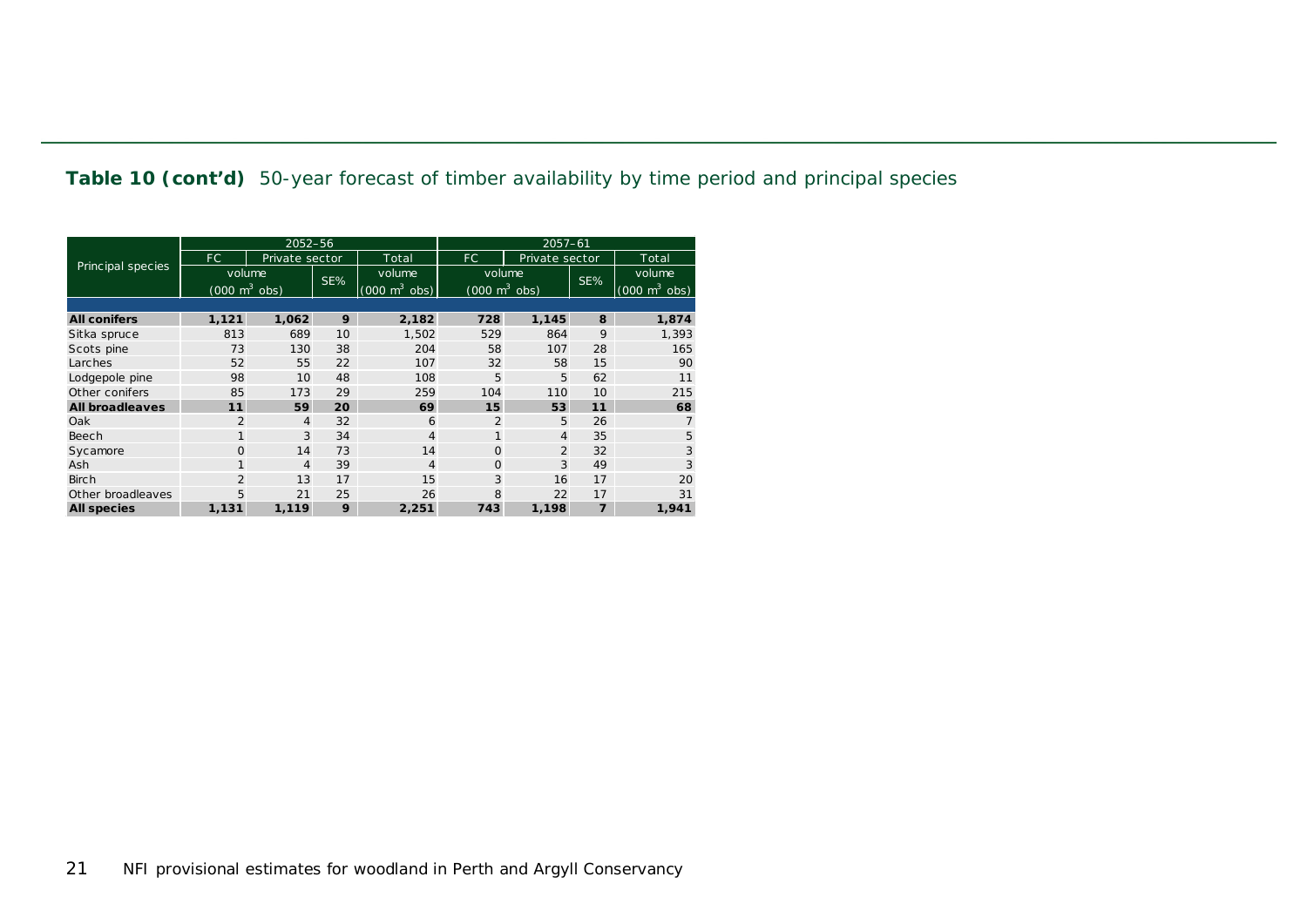<span id="page-21-0"></span>**Table 11** 50-year forecast of standing volume; average annual volumes within periods

|                 | $\overline{\mathsf{FC}}$        | Private sector                      |                          | Total                           |
|-----------------|---------------------------------|-------------------------------------|--------------------------|---------------------------------|
| Forecast period | volume                          | volume                              |                          | volume                          |
|                 | $(000 \text{ m}^3 \text{ obs})$ | $(000 \; \text{m}^3 \; \text{obs})$ | SE%                      | $(000 \text{ m}^3 \text{ obs})$ |
| All conifers    |                                 |                                     |                          |                                 |
| $2013 - 16$     | 25,866                          | 38,798                              | 4                        | 64,663                          |
| $2017 - 21$     | 26,130                          | 38,117                              | 3                        | 64,247                          |
| $2022 - 26$     | 25,608                          | 34,664                              | 3                        | 60,272                          |
| $2027 - 31$     | 24,392                          | 32,903                              | 3                        | 57,294                          |
| $2032 - 36$     | 23,662                          | 27,638                              | $\overline{\mathcal{A}}$ | 51,300                          |
| 2037-41         | 23,460                          | 23,095                              | $\overline{\mathcal{A}}$ | 46,555                          |
| 2042-46         | 23,605                          | 19,717                              | $\overline{\mathcal{A}}$ | 43,322                          |
| $2047 - 51$     | 24,026                          | 19,021                              | $\overline{\mathcal{A}}$ | 43,047                          |
| 2052-56         | 24,027                          | 19,667                              | $\overline{4}$           | 43,694                          |
| $2057 - 61$     | 24,621                          | 21,915                              | $\overline{4}$           | 46,537                          |
| All broadleaves |                                 |                                     |                          |                                 |
| $2013 - 16$     | 1,877                           | 9,875                               | 6                        | 11,751                          |
| $2017 - 21$     | 1,988                           | 10,816                              | 6                        | 12,804                          |
| $2022 - 26$     | 2,115                           | 12,124                              | 5                        | 14,239                          |
| $2027 - 31$     | 2,241                           | 13,638                              | 5                        | 15,879                          |
| 2032-36         | 2,372                           | 15,151                              | 5                        | 17,523                          |
| 2037-41         | 2,506                           | 16,559                              | $\overline{4}$           | 19,065                          |
| $2042 - 46$     | 2,628                           | 17,825                              | $\overline{4}$           | 20,453                          |
| $2047 - 51$     | 2,739                           | 18,910                              | 4                        | 21,649                          |
| 2052-56         | 2,842                           | 19,840                              | $\overline{4}$           | 22,682                          |
| $2057 - 61$     | 2,918                           | 20,713                              | $\overline{4}$           | 23,630                          |
| All species     |                                 |                                     |                          |                                 |
| $2013 - 16$     | 27,742                          | 48,658                              | 3                        | 76,400                          |
| $2017 - 21$     | 28,118                          | 48,946                              | 3                        | 77,064                          |
| $2022 - 26$     | 27,723                          | 46,824                              | 3                        | 74,546                          |
| $2027 - 31$     | 26,632                          | 46,584                              | 3                        | 73,216                          |
| $2032 - 36$     | 26,034                          | 42,834                              | 3                        | 68,869                          |
| 2037-41         | 25,966                          | 39,699                              | 3                        | 65,665                          |
| $2042 - 46$     | 26,233                          | 37,586                              | 3                        | 63,819                          |
| $2047 - 51$     | 26,764                          | 37,977                              | 3                        | 64,742                          |
| $2052 - 56$     | 26,869                          | 39,554                              | 3                        | 66,423                          |
| 2057-61         | 27,539                          | 42,675                              | 3                        | 70,213                          |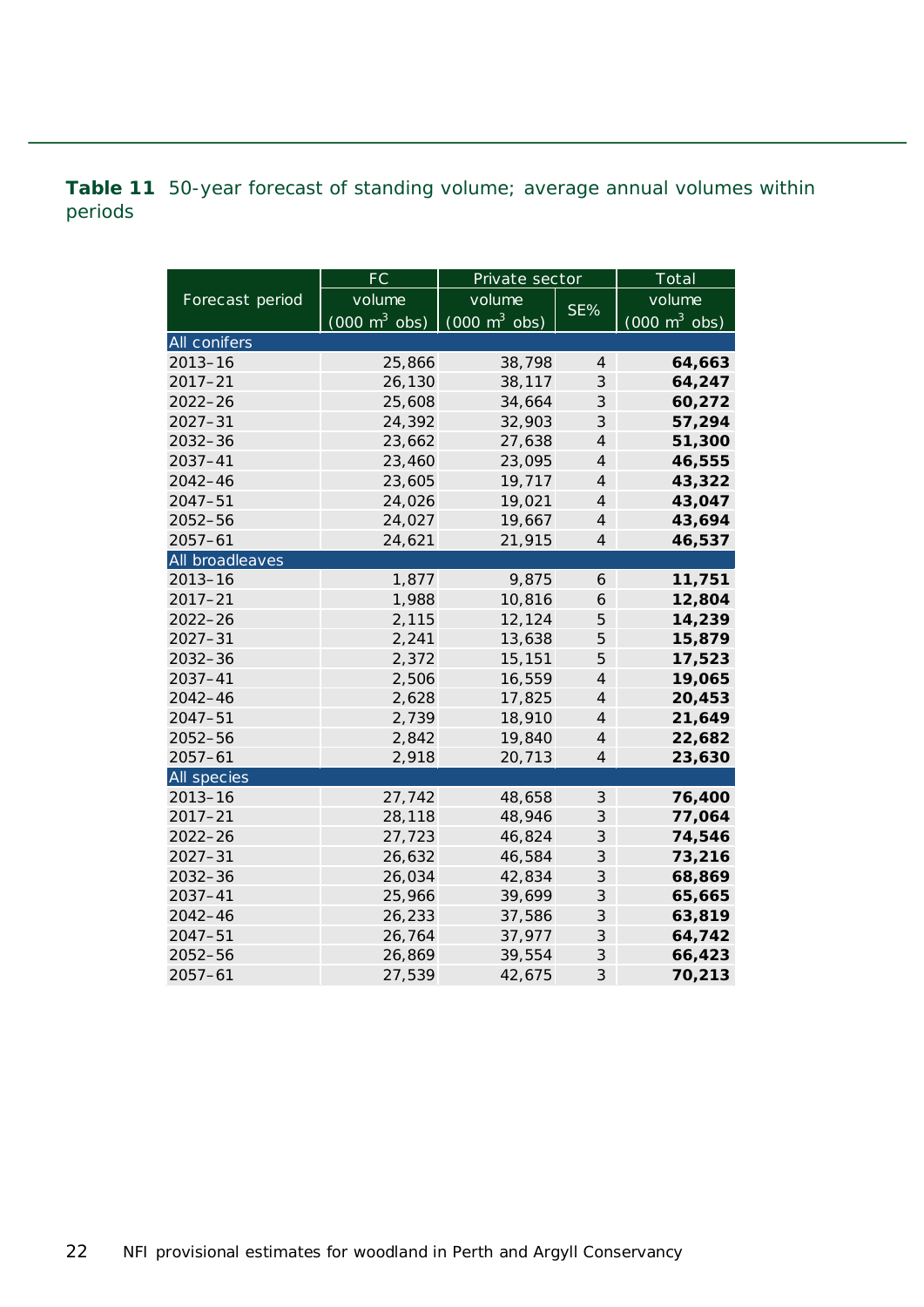<span id="page-22-0"></span>**Table 12** 50-year forecast of net increment; average annual volumes within periods

|                 | <b>FC</b>                       | Private sector                  |                             | Total                           |  |  |
|-----------------|---------------------------------|---------------------------------|-----------------------------|---------------------------------|--|--|
| Forecast period | volume                          | volume                          | SE%                         | volume                          |  |  |
|                 | $(000 \text{ m}^3 \text{ obs})$ | $(000 \text{ m}^3 \text{ obs})$ |                             | $(000 \text{ m}^3 \text{ obs})$ |  |  |
| All conifers    |                                 |                                 |                             |                                 |  |  |
| $2013 - 16$     | 1,164                           | 1,749                           | 3                           | 2,913                           |  |  |
| $2017 - 21$     | 1,092                           | 1,732                           | 3                           | 2,824                           |  |  |
| $2022 - 26$     | 990                             | 1,581                           | 3                           | 2,572                           |  |  |
| $2027 - 31$     | 936                             | 1,477                           | 3                           | 2,413                           |  |  |
| 2032-36         | 899                             | 1,300                           | 3                           | 2,199                           |  |  |
| $2037 - 41$     | 907                             | 1,217                           | 3                           | 2,124                           |  |  |
| $2042 - 46$     | 934                             | 1,162                           | 3                           | 2,096                           |  |  |
| $2047 - 51$     | 969                             | 1,264                           | 3                           | 2,234                           |  |  |
| 2052-56         | 1,004                           | 1,408                           | 3                           | 2,412                           |  |  |
| $2057 - 61$     | 1,036                           | 1,575                           | $\overline{2}$              | 2,611                           |  |  |
| All broadleaves |                                 |                                 |                             |                                 |  |  |
| $2013 - 16$     | 25                              | 242                             | 9                           | 267                             |  |  |
| $2017 - 21$     | 26                              | 291                             | $\overline{4}$              | 317                             |  |  |
| $2022 - 26$     | 27                              | 321                             | $\overline{4}$              | 347                             |  |  |
| $2027 - 31$     | 27                              | 331                             | $\overline{4}$              | 358                             |  |  |
| 2032-36         | 28                              | 324                             | $\overline{4}$              | 353                             |  |  |
| 2037-41         | 29                              | 308                             | $\overline{4}$              | 337                             |  |  |
| 2042-46         | 29                              | 288                             | $\overline{4}$              | 317                             |  |  |
| $2047 - 51$     | 29                              | 265                             | $\overline{4}$              | 294                             |  |  |
| $2052 - 56$     | 29                              | 244                             | $\overline{4}$              | 273                             |  |  |
| $2057 - 61$     | 28                              | 226                             | $\overline{A}$              | 254                             |  |  |
| All species     |                                 |                                 |                             |                                 |  |  |
| $2013 - 16$     | 1,190                           | 1,991                           | $\ensuremath{\mathcal{S}}$  | 3,181                           |  |  |
| $2017 - 21$     | 1,118                           | 2,025                           | $\mathfrak{2}$              | 3,143                           |  |  |
| $2022 - 26$     | 1,017                           | 1,904                           | $\overline{2}$              | 2,921                           |  |  |
| $2027 - 31$     | 963                             | 1,810                           | $\overline{2}$              | 2,773                           |  |  |
| 2032-36         | 927                             | 1,625                           | 3                           | 2,553                           |  |  |
| $2037 - 41$     | 936                             | 1,526                           | $\mathcal{S}_{\mathcal{S}}$ | 2,462                           |  |  |
| $2042 - 46$     | 963                             | 1,450                           | 3                           | 2,413                           |  |  |
| $2047 - 51$     | 998                             | 1,529                           | 3                           | 2,527                           |  |  |
| 2052-56         | 1,033                           | 1,651                           | $\overline{2}$              | 2,683                           |  |  |
| $2057 - 61$     | 1,064                           | 1,800                           | $\overline{2}$              | 2,864                           |  |  |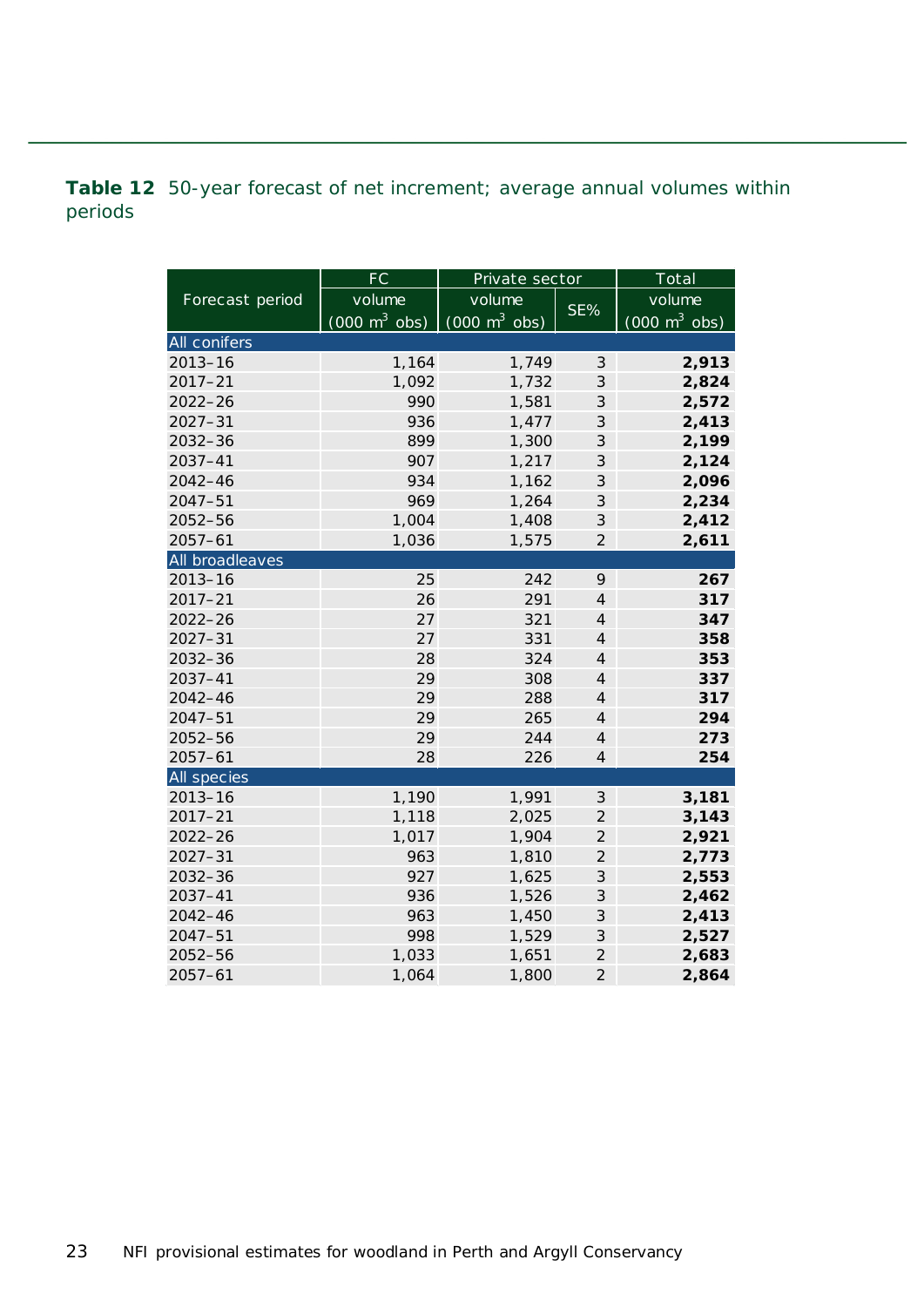

<span id="page-23-0"></span>

<span id="page-23-1"></span>**Figure 7** Overview of 50-year forecast of average annual hardwood availability

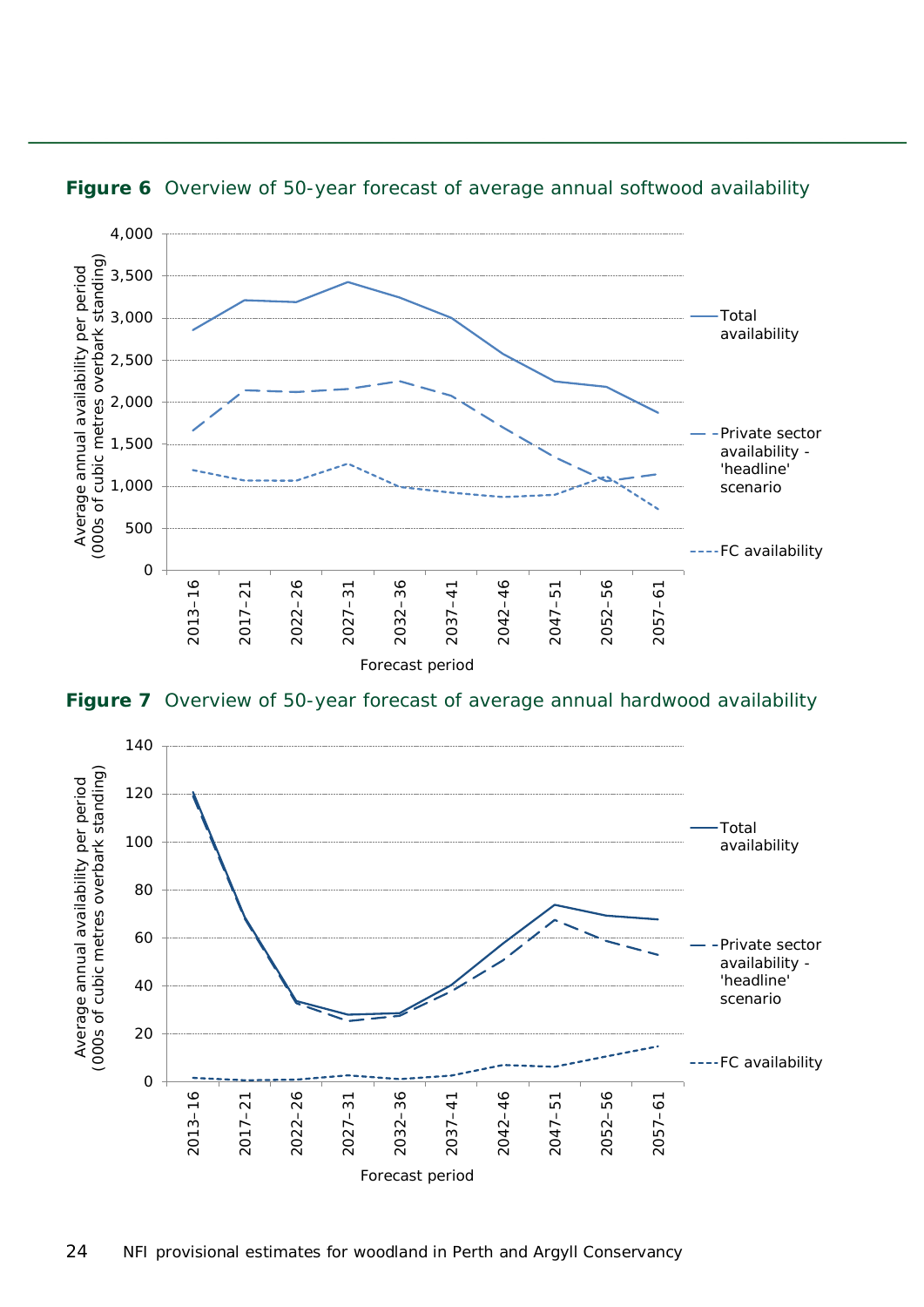

<span id="page-24-0"></span>

<span id="page-24-1"></span>**Figure 9** 50-year forecast of average annual hardwood availability

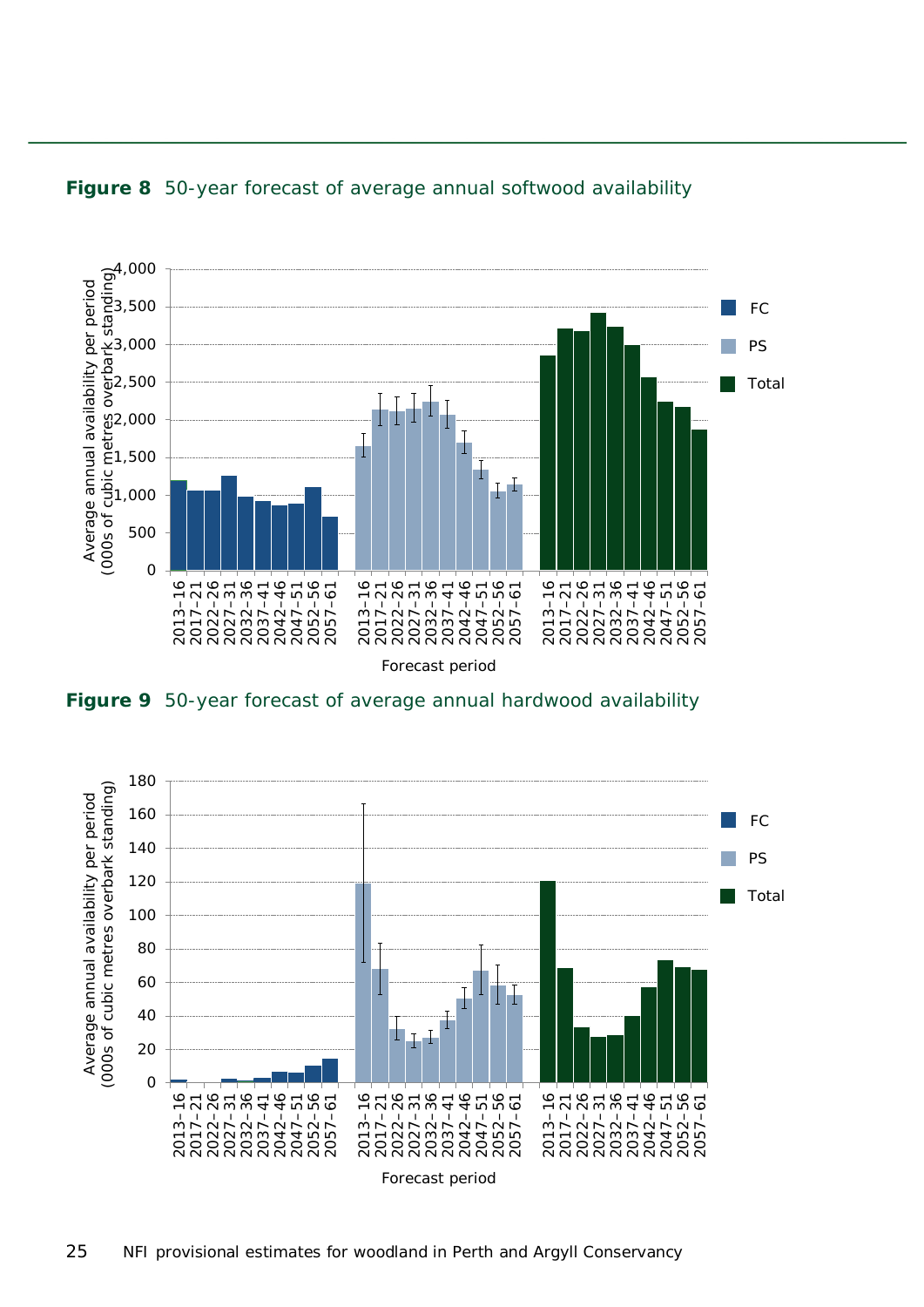

#### <span id="page-25-0"></span>**Figure 10** 50-year forecast of softwood standing volume, increment and availability

<span id="page-25-1"></span>**Figure 11** 50-year forecast of hardwood standing volume, increment and availability

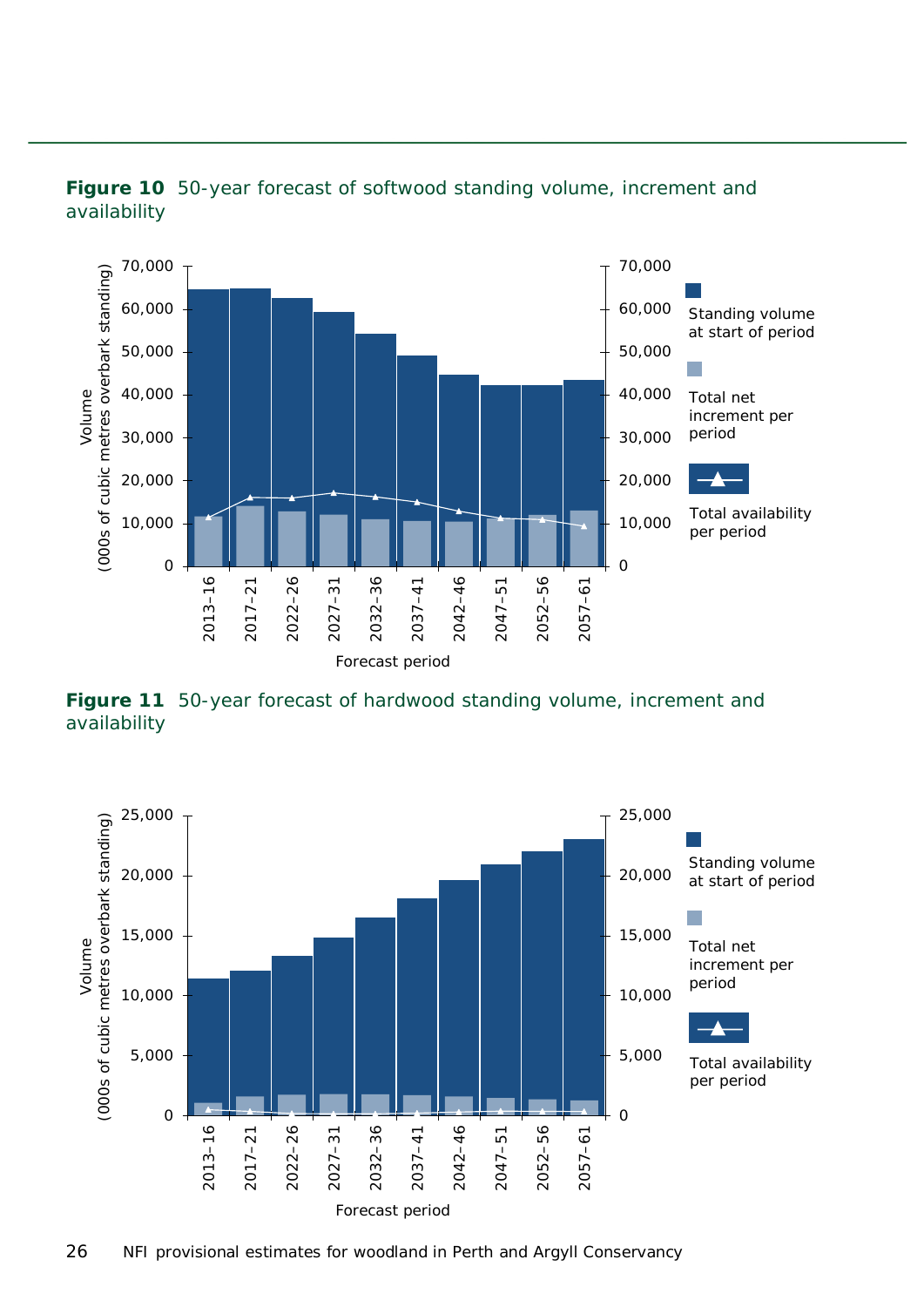#### 50-year forecast of timber availability under the 'unrestricted' scenario

**Table 13** 50-year forecast of timber availability by time period and principal species – unrestricted biological potential for Private sector hardwoods

<span id="page-26-1"></span><span id="page-26-0"></span>

|                        |                                 | $2013 - 16$    |     |                                | $2017 - 21$                     |                |                |                                 | $2022 - 26$                     |                |                 |                                 | $2027 - 31$                     |                |     |                                     |
|------------------------|---------------------------------|----------------|-----|--------------------------------|---------------------------------|----------------|----------------|---------------------------------|---------------------------------|----------------|-----------------|---------------------------------|---------------------------------|----------------|-----|-------------------------------------|
|                        | FC                              | Private sector |     | Total                          | FC                              | Private sector |                | Total                           | FC.                             | Private sector |                 | Total                           | FC.                             | Private sector |     | Total                               |
| Principal species      | volume                          |                | SE% | volume                         | volume                          |                | SE%            | volume                          | volume                          |                | SE%             | volume                          |                                 | volume         | SE% | volume                              |
|                        | $(000 \text{ m}^3 \text{ obs})$ |                |     | $(000 \text{ m}^3)$<br>$\cosh$ | $(000 \text{ m}^3 \text{ obs})$ |                |                | $(000 \text{ m}^3 \text{ obs})$ | $(000 \text{ m}^3 \text{ obs})$ |                |                 | $(000 \text{ m}^3 \text{ obs})$ | $(000 \text{ m}^3 \text{ obs})$ |                |     | $(000 \; \text{m}^3 \; \text{obs})$ |
|                        |                                 |                |     |                                |                                 |                |                |                                 |                                 |                |                 |                                 |                                 |                |     |                                     |
| <b>All conifers</b>    | 1,193                           | 1,663          | 9   | 2,856                          | 1,070                           | 2,142          | 10             | 3,212                           | 1,068                           | 2,120          | 9               | 3,188                           | 1,269                           | 2,157          | 9   | 3,426                               |
| Sitka spruce           | 973                             | 1,069          | 13  | 2,042                          | 920                             | 1,420          | 13             | 2,340                           | 904                             | ,727           | 10 <sup>°</sup> | 2,631                           | 1,084                           | 1,693          | 11  | 2,776                               |
| Scots pine             | 29                              | 101            | 17  | 130                            | 22                              | 150            | 25             | 171                             | 25                              | 149            | 24              | 174                             | 25                              | 161            | 20  | 185                                 |
| Larches                | 59                              | 307            | 20  | 366                            | 44                              | 251            | 16             | 294                             | 45                              | 137            | 17              | 182                             | 52                              | 152            | 21  | 204                                 |
| Lodgepole pine         | 66                              | 30             | 71  | 95                             | 51                              | 17             | 55             | 68                              | 53                              |                | 36              | 60                              | 58                              | 32             | 46  | 91                                  |
| Other conifers         | 67                              | 149            | 32  | 216                            | 33                              | 283            | 33             | 316                             | 41                              | 95             | 21              | 137                             | 50                              | 102            | 20  | 153                                 |
| <b>All broadleaves</b> | $\overline{2}$                  | 678            | 14  | 679                            | $\overline{\mathbf{1}}$         | 510            | $\overline{z}$ | 510                             |                                 | 379            | 11              | 379                             | 3 <sup>1</sup>                  | 291            | 13  | 294                                 |
| Oak                    | $\Omega$                        | 37             | 25  | 37                             | $\mathbf 0$                     | 36             | 22             | 36                              | 0                               | 111            | 32              | 111                             |                                 | 35             | 24  | 35                                  |
| Beech                  |                                 | 32             | 34  | 32                             | 0                               | 30             | 35             | 30                              | O                               | 22             | 23              | 23                              |                                 | 55             | 61  | 56                                  |
| Sycamore               | $\mathbf{O}$                    | 103            | 22  | 104                            | O                               | 83             | 21             | 83                              | O                               | 42             | 26              | 42                              | $\mathbf{O}$                    | 21             | 24  | 21                                  |
| Ash                    | $\Omega$                        | 140            | 49  | 140                            | O                               | 43             | 26             | 43                              | $\Omega$                        | 19             | 21              | 19                              | $\mathbf{O}$                    | 11             | 28  | 11                                  |
| <b>Birch</b>           | $\mathbf{O}$                    | 170            | 12  | 170                            | O                               | 205            | 11             | 206                             | $\mathbf{O}$                    | 122            | 13              | 122                             | $\Omega$                        | 102            | 13  | 102                                 |
| Other broadleaves      |                                 | 194            | 30  | 194                            | $\overline{O}$                  | 111            | 19             | 111                             | O                               | 63             | 12              | 63                              |                                 | 65             | 15  | 66                                  |
| <b>All species</b>     | 1,195                           | 2,341          | 8   | 3,535                          | 1,070                           | 2,643          | 8              | 3,714                           | 1,069                           | 2,500          | 8               | 3,569                           | 1,272                           | 2,450          | 8   | 3,722                               |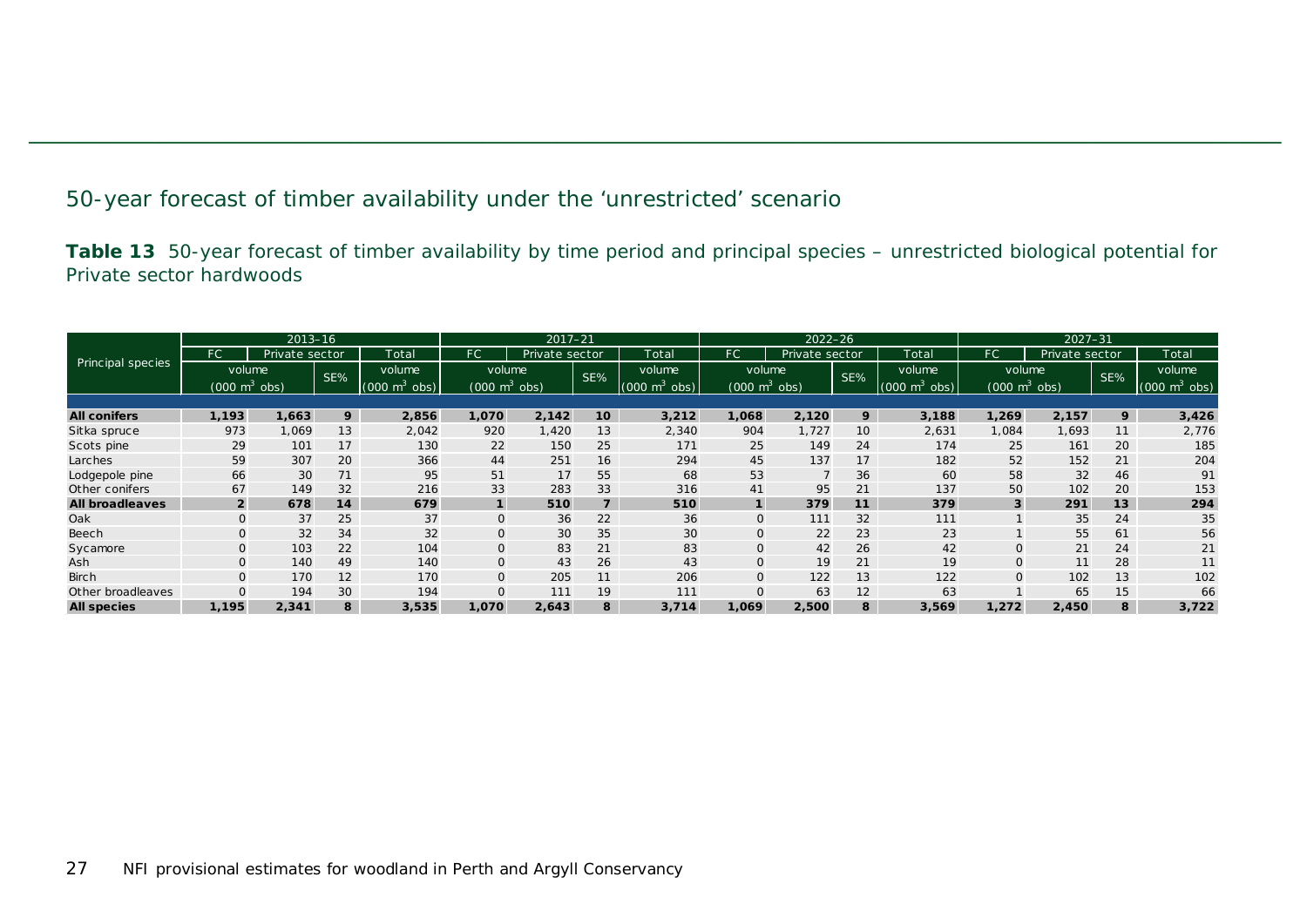**Table 13 (cont'd)** 50-year forecast of timber availability by time period and principal species – unrestricted biological potential for Private sector hardwoods

|                        |                                 | $2032 - 36$    |     |                    | 2037-41               |                |     |                                 | $2042 - 46$                     |                |     |                    | $2047 - 51$                     |                |     |                                 |
|------------------------|---------------------------------|----------------|-----|--------------------|-----------------------|----------------|-----|---------------------------------|---------------------------------|----------------|-----|--------------------|---------------------------------|----------------|-----|---------------------------------|
|                        | FC.                             | Private sector |     | Total              | <b>FC</b>             | Private sector |     | Total                           | FC                              | Private sector |     | Total              | FC.                             | Private sector |     | Total                           |
| Principal species      | volume                          |                | SE% | volume             | volume                |                | SE% | volume                          | volume                          |                | SE% | volume             | volume                          |                | SE% | volume                          |
|                        | $(000 \text{ m}^3 \text{ obs})$ |                |     | (000)<br>obs)<br>m | $(000 \; \text{m}^3)$ | obs)           |     | $(000 \text{ m}^3 \text{ obs})$ | $(000 \text{ m}^3 \text{ obs})$ |                |     | (000)<br>obs)<br>m | $(000 \text{ m}^3 \text{ obs})$ |                |     | $(000 \text{ m}^3 \text{ obs})$ |
|                        |                                 |                |     |                    |                       |                |     |                                 |                                 |                |     |                    |                                 |                |     |                                 |
| <b>All conifers</b>    | 993                             | 2,250          | 9   | 3,243              | 926                   | 2,075          | 9   | 3,001                           | 873                             | ,700           | 9   | 2,574              | 901                             | 1,346          | 9   | 2,247                           |
| Sitka spruce           | 857                             | 1,859          | 11  | 2,716              | 802                   | 1,541          | 11  | 2,343                           | 727                             | 1,152          | 11  | 1,879              | 714                             | 913            | 12  | 1,627                           |
| Scots pine             | 21                              | 108            | 23  | 129                | 18                    | 244            | 26  | 263                             | 32                              | 258            | 24  | 289                | 33                              | 156            | 18  | 190                             |
| Larches                | 35                              | 120            | 18  | 155                | 34                    | 72             | 18  | 106                             | 39                              | 44             | 19  | 82                 | 42                              | 51             | 19  | 93                              |
| Lodgepole pine         | 53                              | 30             | 45  | 83                 | 36                    | 28             | 36  | 64                              | 24                              | 112            | 32  | 136                | 11                              | 45             | 44  | 57                              |
| Other conifers         | 26                              | 113            | 23  | 140                | 36                    | 169            | 23  | 204                             | 53                              | 146            | 26  | 198                | 100                             | 170            | 29  | 270                             |
| <b>All broadleaves</b> |                                 | 331            | 13  | 332                | $\mathbf{3}$          | 339            | 12  | 341                             | $\overline{7}$                  | 258            | 7   | 265                | 6                               | 386            | 12  | 393                             |
| Oak                    |                                 | 90             | 43  | 90                 | $\mathbf 0$           | 58             | 34  | 58                              | 3                               | 25             | 23  | 28                 | $\Omega$                        | 80             | 46  | 82                              |
| Beech                  |                                 | 31             | 38  | 31                 |                       | 62             | 48  | 62                              | O                               | 23             | 25  | 23                 |                                 | 41             | 38  | 41                              |
| Sycamore               | $\mathbf 0$                     | 19             | 19  | 20                 | $\mathsf{O}$          | 31             | 25  | 31                              | $\Omega$                        | 27             | 19  | 28                 | 0                               | 38             | 26  | 38                              |
| Ash                    |                                 | 15             | 25  | 15 <sub>1</sub>    | $\mathsf{O}$          | 13             | 22  | 13                              | O                               | 12             | 20  | 12                 | 0                               | 24             | 43  | 24                              |
| <b>Birch</b>           |                                 | 98             | 13  | 98                 | $\mathsf{O}$          | 98             | 15  | 98                              |                                 | 105            | 10  | 106                |                                 | 113            | 12  | 114                             |
| Other broadleaves      |                                 | 75             | 16  | 76                 |                       | 76             | 15  | 77                              | $\sim$                          | 67             | 14  | 69                 |                                 | 90             | 17  | 93                              |
| <b>All species</b>     | 994                             | 2,583          | 8   | 3,577              | 928                   | 2,417          | 8   | 3,345                           | 880                             | 1,958          | 8   | 2,839              | 907                             | 1,733          |     | 2,640                           |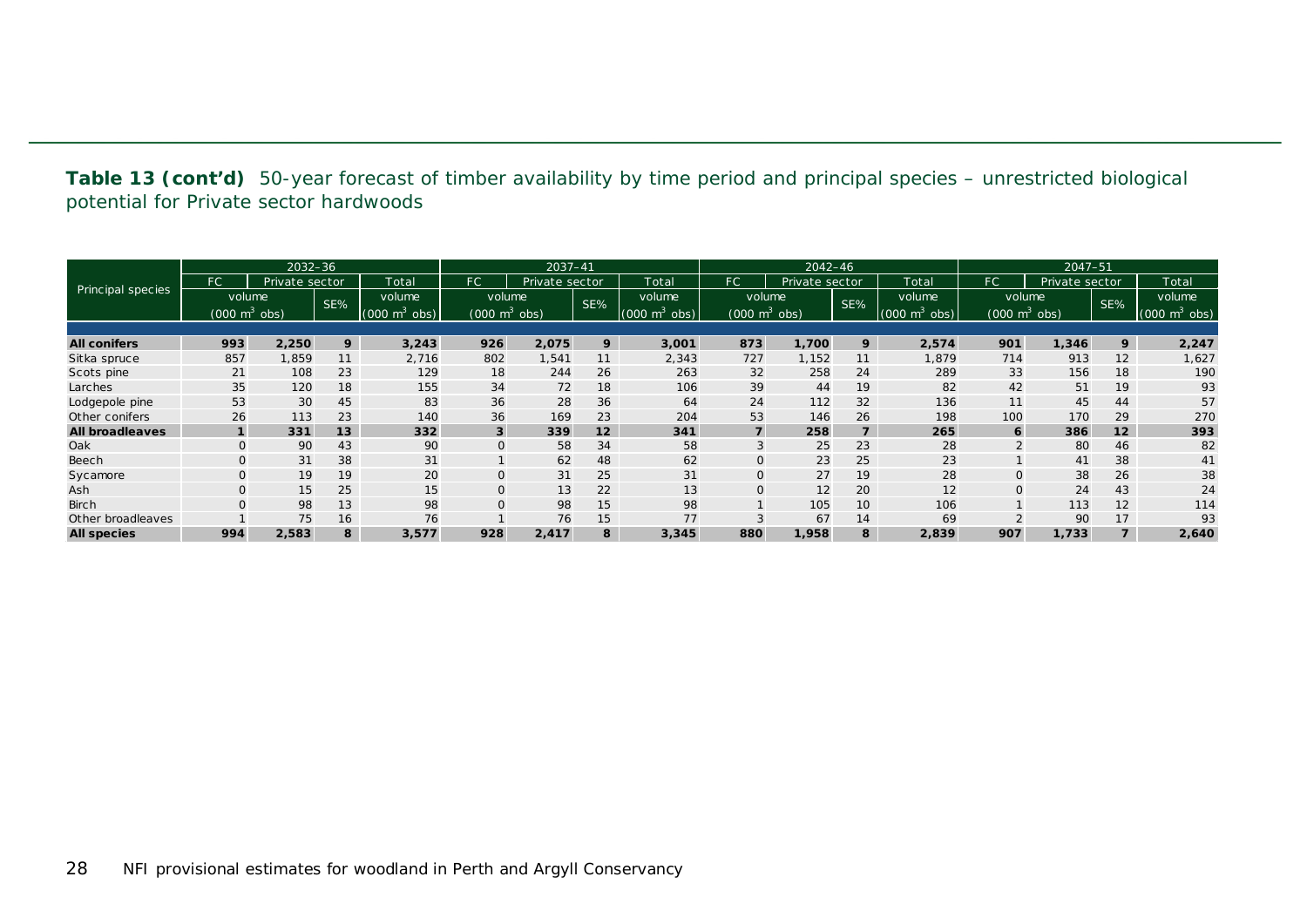**Table 13 (cont'd)** 50-year forecast of timber availability by time period and principal species – unrestricted biological potential for Private sector hardwoods

|                        |                                 | $2052 - 56$    |     |                                 | $2057 - 61$                     |       |     |                                 |  |  |
|------------------------|---------------------------------|----------------|-----|---------------------------------|---------------------------------|-------|-----|---------------------------------|--|--|
|                        | FC.                             | Private sector |     | Total                           | FC.<br>Private sector           |       |     | Total                           |  |  |
| Principal species      | volume                          |                | SE% | volume                          | volume                          |       | SE% | volume                          |  |  |
|                        | $(000 \text{ m}^3 \text{ obs})$ |                |     | $(000 \text{ m}^3 \text{ obs})$ | $(000 \text{ m}^3 \text{ obs})$ |       |     | $(000 \text{ m}^3 \text{ obs})$ |  |  |
|                        |                                 |                |     |                                 |                                 |       |     |                                 |  |  |
| <b>All conifers</b>    | 1,121                           | 1,062          | 9   | 2,182                           | 728                             | 1,145 | 8   | 1,874                           |  |  |
| Sitka spruce           | 813                             | 689            | 10  | 1,502                           | 529                             | 864   | 9   | 1,393                           |  |  |
| Scots pine             | 73                              | 130            | 38  | 204                             | 58                              | 107   | 28  | 165                             |  |  |
| Larches                | 52                              | 55             | 22  | 107                             | 32                              | 58    | 15  | 90                              |  |  |
| Lodgepole pine         | 98                              | 10             | 48  | 108                             | 5                               | 5     | 62  | 11                              |  |  |
| Other conifers         | 85                              | 173            | 29  | 259                             | 104                             | 110   | 10  | 215                             |  |  |
| <b>All broadleaves</b> | 11                              | 354            | 16  | 365                             | 15                              | 359   | 14  | 374                             |  |  |
| Oak                    | $\overline{2}$                  | 18             | 22  | 20                              | $\overline{2}$                  | 20    | 19  | 22                              |  |  |
| Beech                  | 1                               | 72             | 73  | 73                              | $\mathbf{1}$                    | 63    | 72  | 64                              |  |  |
| Sycamore               | $\Omega$                        | 39             | 31  | 39                              | $\Omega$                        | 30    | 20  | 31                              |  |  |
| Ash                    | $\mathbf{1}$                    | 17             | 31  | 17                              | $\Omega$                        | 13    | 33  | 13                              |  |  |
| <b>Birch</b>           | 2                               | 106            | 13  | 108                             | 3                               | 131   | 14  | 134                             |  |  |
| Other broadleaves      | 5                               | 102            | 15  | 107                             | 8                               | 102   | 14  | 111                             |  |  |
| <b>All species</b>     | 1,131                           | 1.416          | 8   | 2.547                           | 743                             | 1,505 | 7   | 2,248                           |  |  |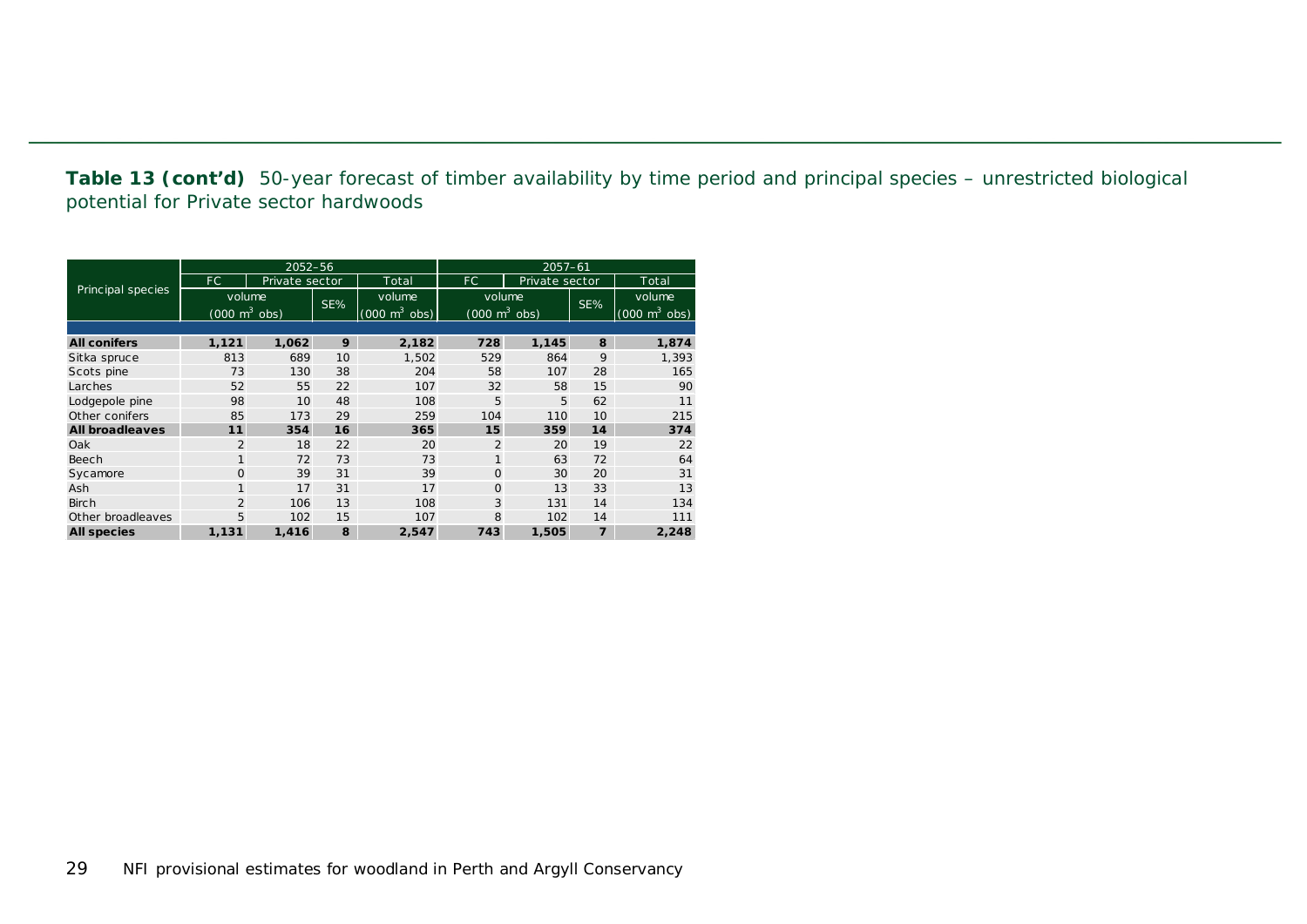<span id="page-29-0"></span>**Table 14** 50-year forecast of standing volume; average annual volumes within periods – unrestricted biological potential for Private sector hardwoods

|                 | FC                              | Private sector                  |                            | Total                           |  |  |
|-----------------|---------------------------------|---------------------------------|----------------------------|---------------------------------|--|--|
| Forecast period | volume                          | volume                          | SE%                        | volume                          |  |  |
|                 | $(000 \text{ m}^3 \text{ obs})$ | $(000 \text{ m}^3 \text{ obs})$ |                            | $(000 \text{ m}^3 \text{ obs})$ |  |  |
| All conifers    |                                 |                                 |                            |                                 |  |  |
| $2013 - 16$     | 25,866                          | 38,798                          | $\overline{4}$             | 64,663                          |  |  |
| $2017 - 21$     | 26,130                          | 38,117                          | $\mathcal S$               | 64,247                          |  |  |
| 2022-26         | 25,608                          | 34,664                          | 3                          | 60,272                          |  |  |
| $2027 - 31$     | 24,392                          | 32,903                          | 3                          | 57,294                          |  |  |
| $2032 - 36$     | 23,662                          | 27,638                          | $\overline{\mathcal{A}}$   | 51,300                          |  |  |
| 2037-41         | 23,460                          | 23,095                          | $\overline{4}$             | 46,555                          |  |  |
| $2042 - 46$     | 23,605                          | 19,717                          | $\overline{4}$             | 43,322                          |  |  |
| 2047-51         | 24,026                          | 19,021                          | $\overline{\mathcal{A}}$   | 43,047                          |  |  |
| 2052-56         | 24,027                          | 19,667                          | $\overline{4}$             | 43,694                          |  |  |
| $2057 - 61$     | 24,621                          | 21,915                          | $\overline{4}$             | 46,537                          |  |  |
| All broadleaves |                                 |                                 |                            |                                 |  |  |
| $2013 - 16$     | 1,877                           | 8,081                           | $\overline{7}$             | 9,958                           |  |  |
| $2017 - 21$     | 1,988                           | 7,089                           | 7                          | 9,077                           |  |  |
| $2022 - 26$     | 2,115                           | 6,178                           | 9                          | 8,293                           |  |  |
| $2027 - 31$     | 2,241                           | 6,019                           | 9                          | 8,259                           |  |  |
| 2032-36         | 2,372                           | 5,905                           | 8                          | 8,277                           |  |  |
| 2037-41         | 2,506                           | 5,847                           | 8                          | 8,354                           |  |  |
| $2042 - 46$     | 2,628                           | 6,270                           | 7                          | 8,898                           |  |  |
| 2047-51         | 2,739                           | 6,402                           | 7                          | 9,141                           |  |  |
| 2052-56         | 2,842                           | 6,559                           | 5                          | 9,401                           |  |  |
| $2057 - 61$     | 2,918                           | 6,842                           | 5                          | 9,760                           |  |  |
| All species     |                                 |                                 |                            |                                 |  |  |
| $2013 - 16$     | 27,742                          | 46,865                          | 3                          | 74,607                          |  |  |
| $2017 - 21$     | 28,118                          | 45,221                          | 3                          | 73,339                          |  |  |
| $2022 - 26$     | 27,723                          | 40,879                          | 3                          | 68,602                          |  |  |
| $2027 - 31$     | 26,632                          | 38,959                          | 3                          | 65,592                          |  |  |
| 2032-36         | 26,034                          | 33,577                          | 3                          | 59,611                          |  |  |
| $2037 - 41$     | 25,966                          | 28,965                          | $\overline{\mathcal{A}}$   | 54,931                          |  |  |
| $2042 - 46$     | 26,233                          | 26,000                          | $\overline{4}$             | 52,233                          |  |  |
| $2047 - 51$     | 26,764                          | 25,432                          | $\overline{4}$             | 52,196                          |  |  |
| 2052-56         | 26,869                          | 26,231                          | $\ensuremath{\mathcal{S}}$ | 53,100                          |  |  |
| $2057 - 61$     | 27,539                          | 28,760                          | 3                          | 56,299                          |  |  |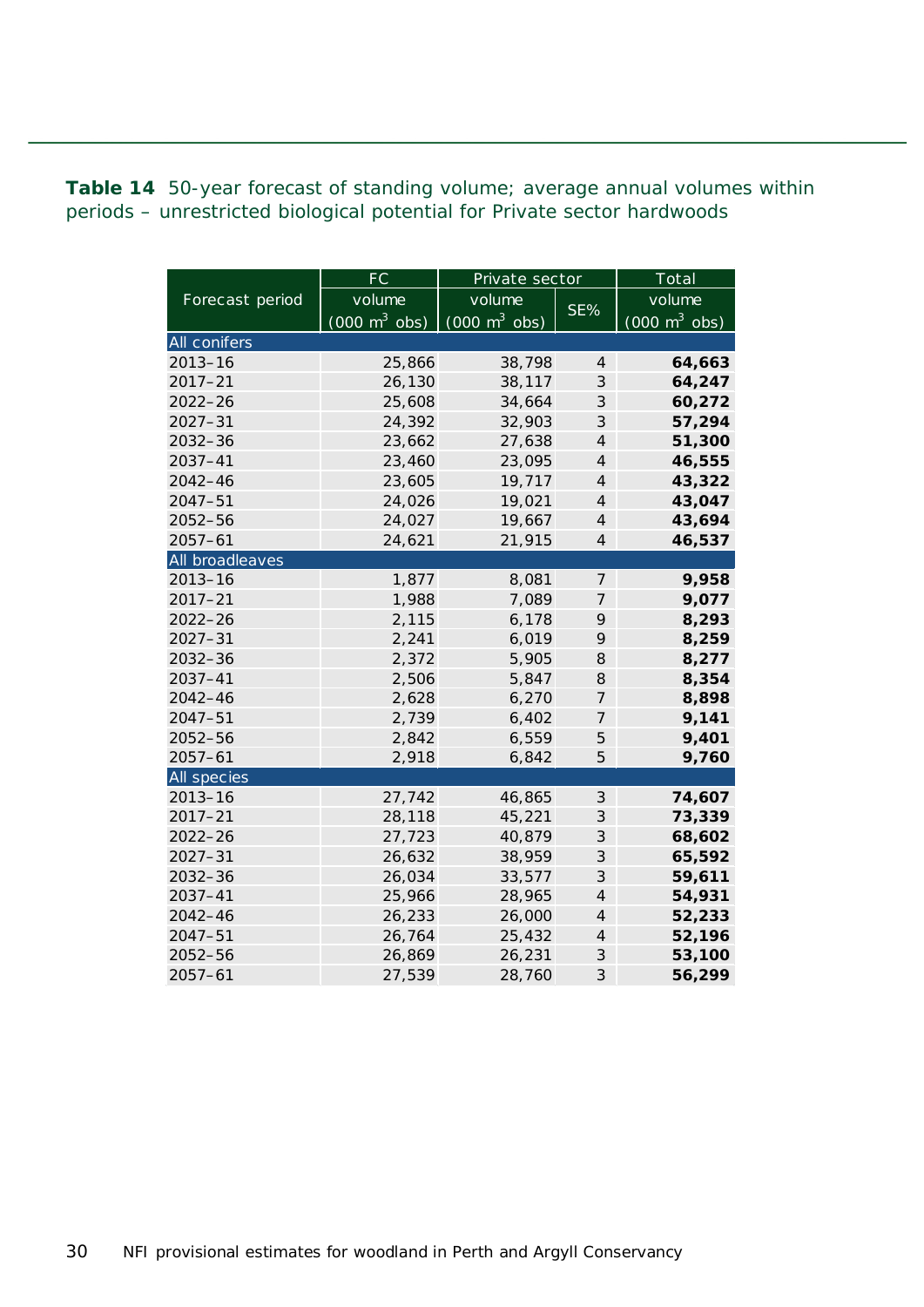<span id="page-30-0"></span>**Table 15** 50-year forecast of net increment; average annual volumes within periods – unrestricted biological potential for Private sector hardwoods

|                 | <b>FC</b>                       | Private sector                  | Total                      |                                 |  |
|-----------------|---------------------------------|---------------------------------|----------------------------|---------------------------------|--|
| Forecast period | volume                          | volume                          | SE%                        | volume                          |  |
|                 | $(000 \text{ m}^3 \text{ obs})$ | $(000 \text{ m}^3 \text{ obs})$ |                            | $(000 \text{ m}^3 \text{ obs})$ |  |
| All conifers    |                                 |                                 |                            |                                 |  |
| $2013 - 16$     | 1,164                           | 1,749                           | $\mathcal S$               | 2,913                           |  |
| $2017 - 21$     | 1,092                           | 1,732                           | $\mathcal{S}$              | 2,824                           |  |
| $2022 - 26$     | 990                             | 1,581                           | 3                          | 2,572                           |  |
| $2027 - 31$     | 936                             | 1,477                           | 3                          | 2,413                           |  |
| $2032 - 36$     | 899                             | 1,300                           | 3                          | 2,199                           |  |
| 2037-41         | 907                             | 1,217                           | 3                          | 2,124                           |  |
| $2042 - 46$     | 934                             | 1,162                           | 3                          | 2,096                           |  |
| $2047 - 51$     | 969                             | 1,264                           | 3                          | 2,234                           |  |
| 2052-56         | 1,004                           | 1,408                           | 3                          | 2,412                           |  |
| $2057 - 61$     | 1,036                           | 1,575                           | $\overline{2}$             | 2,611                           |  |
| All broadleaves |                                 |                                 |                            |                                 |  |
| $2013 - 16$     | 25                              | 243                             | 6                          | 269                             |  |
| $2017 - 21$     | 26                              | 261                             | 5                          | 286                             |  |
| $2022 - 26$     | 27                              | 263                             | 5                          | 289                             |  |
| $2027 - 31$     | 27                              | 279                             | 5                          | 306                             |  |
| 2032-36         | 28                              | 307                             | 5                          | 336                             |  |
| $2037 - 41$     | 29                              | 338                             | 5                          | 367                             |  |
| 2042-46         | 29                              | 376                             | $\overline{4}$             | 405                             |  |
| $2047 - 51$     | 29                              | 379                             | $\overline{4}$             | 408                             |  |
| 2052-56         | 29                              | 388                             | 3                          | 417                             |  |
| $2057 - 61$     | 28                              | 387                             | 3                          | 415                             |  |
| All species     |                                 |                                 |                            |                                 |  |
| $2013 - 16$     | 1,190                           | 1,993                           | $\overline{2}$             | 3,182                           |  |
| $2017 - 21$     | 1,118                           | 1,994                           | $\overline{2}$             | 3,112                           |  |
| 2022-26         | 1,017                           | 1,846                           | $\ensuremath{\mathcal{S}}$ | 2,863                           |  |
| $2027 - 31$     | 963                             | 1,757                           | $\mathcal{S}$              | 2,721                           |  |
| 2032-36         | 927                             | 1,608                           | $\ensuremath{\mathcal{S}}$ | 2,535                           |  |
| 2037-41         | 936                             | 1,555                           | $\ensuremath{\mathcal{S}}$ | 2,491                           |  |
| 2042-46         | 963                             | 1,537                           | $\ensuremath{\mathcal{S}}$ | 2,500                           |  |
| 2047-51         | 998                             | 1,643                           | 3                          | 2,641                           |  |
| 2052-56         | 1,033                           | 1,795                           | $\overline{2}$             | 2,828                           |  |
| $2057 - 61$     | 1,064                           | 1,962                           | $\overline{2}$             | 3,026                           |  |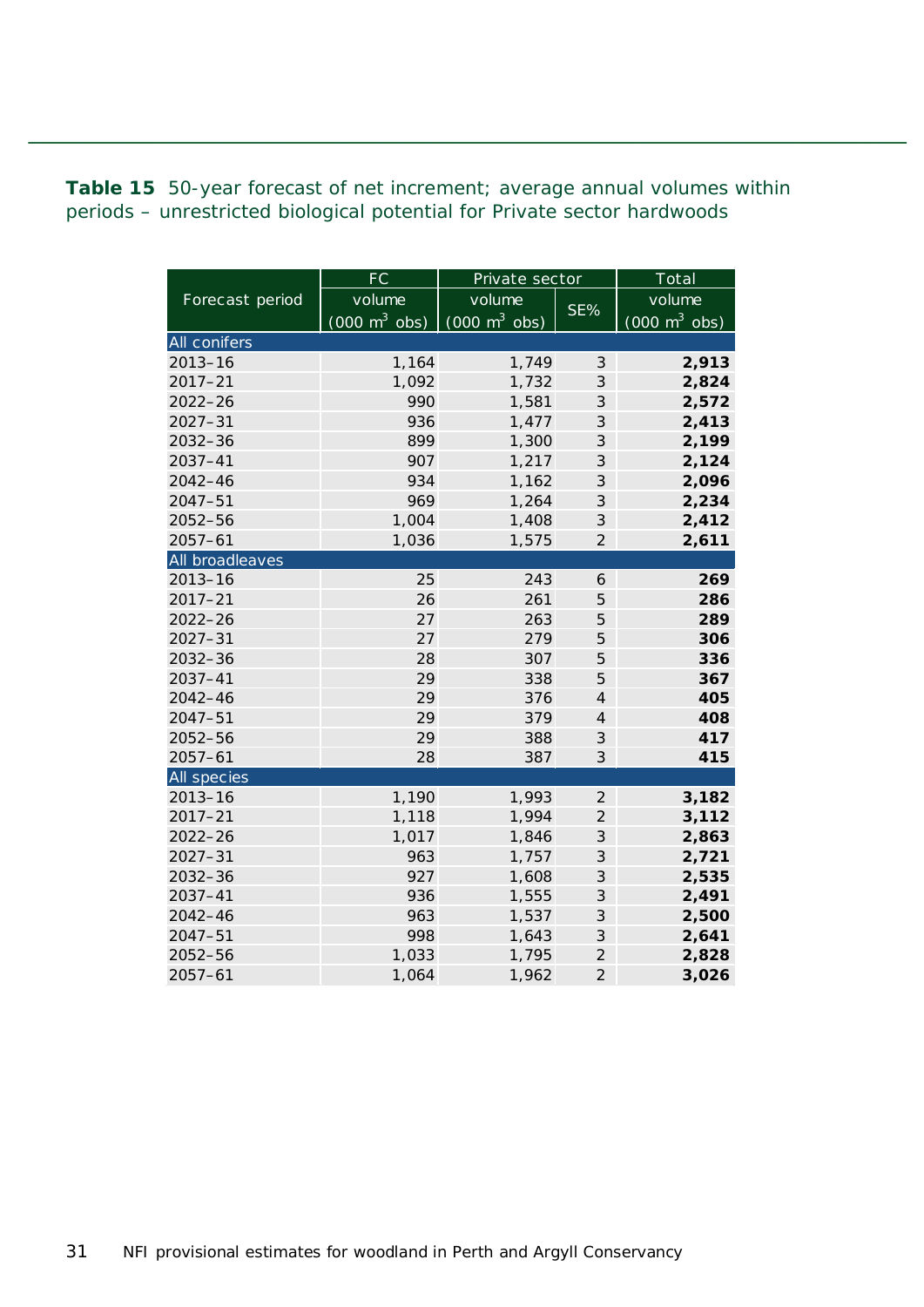

<span id="page-31-0"></span>

<span id="page-31-1"></span>

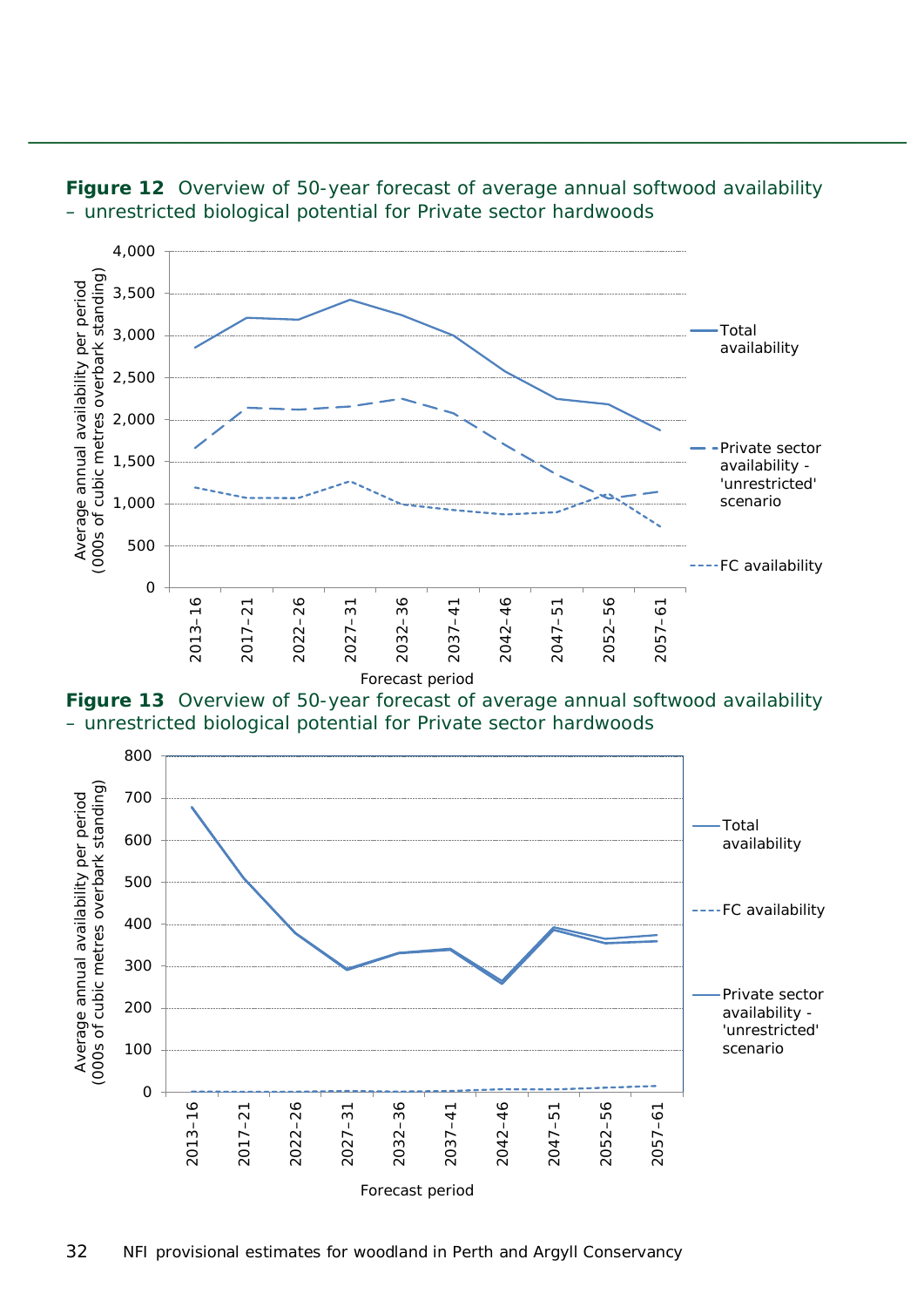

<span id="page-32-0"></span>

Forecast period

<span id="page-32-1"></span>**Figure 15** 50-year forecast of average annual hardwood availability – unrestricted biological potential for Private sector hardwoods

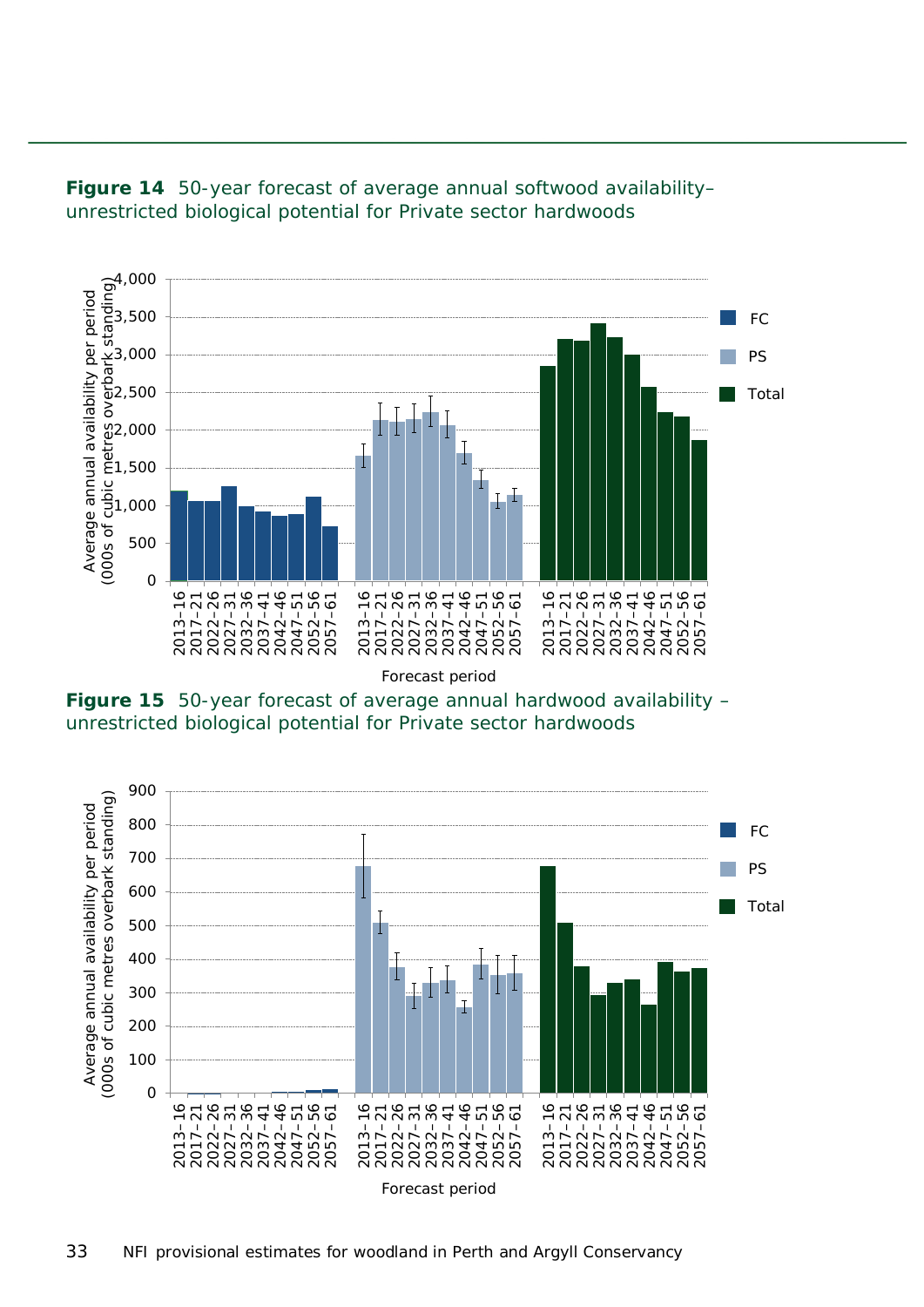

<span id="page-33-0"></span>

<span id="page-33-1"></span>**Figure 17** 50-year summary of hardwood standing volume, increment and availability – unrestricted biological potential for Private sector hardwoods

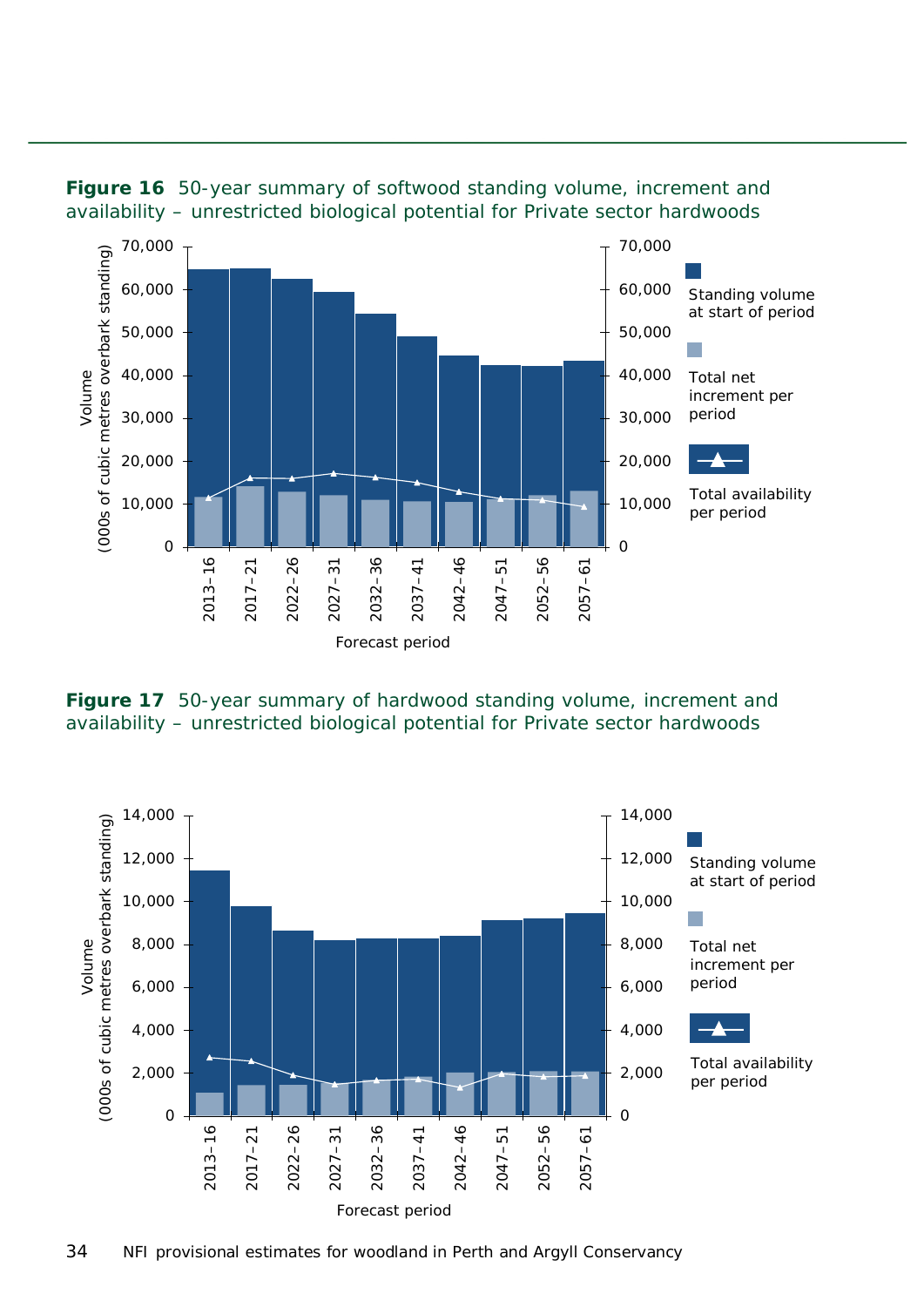#### <span id="page-34-0"></span>Comparison of hardwood production between harvesting scenarios

<span id="page-34-1"></span>

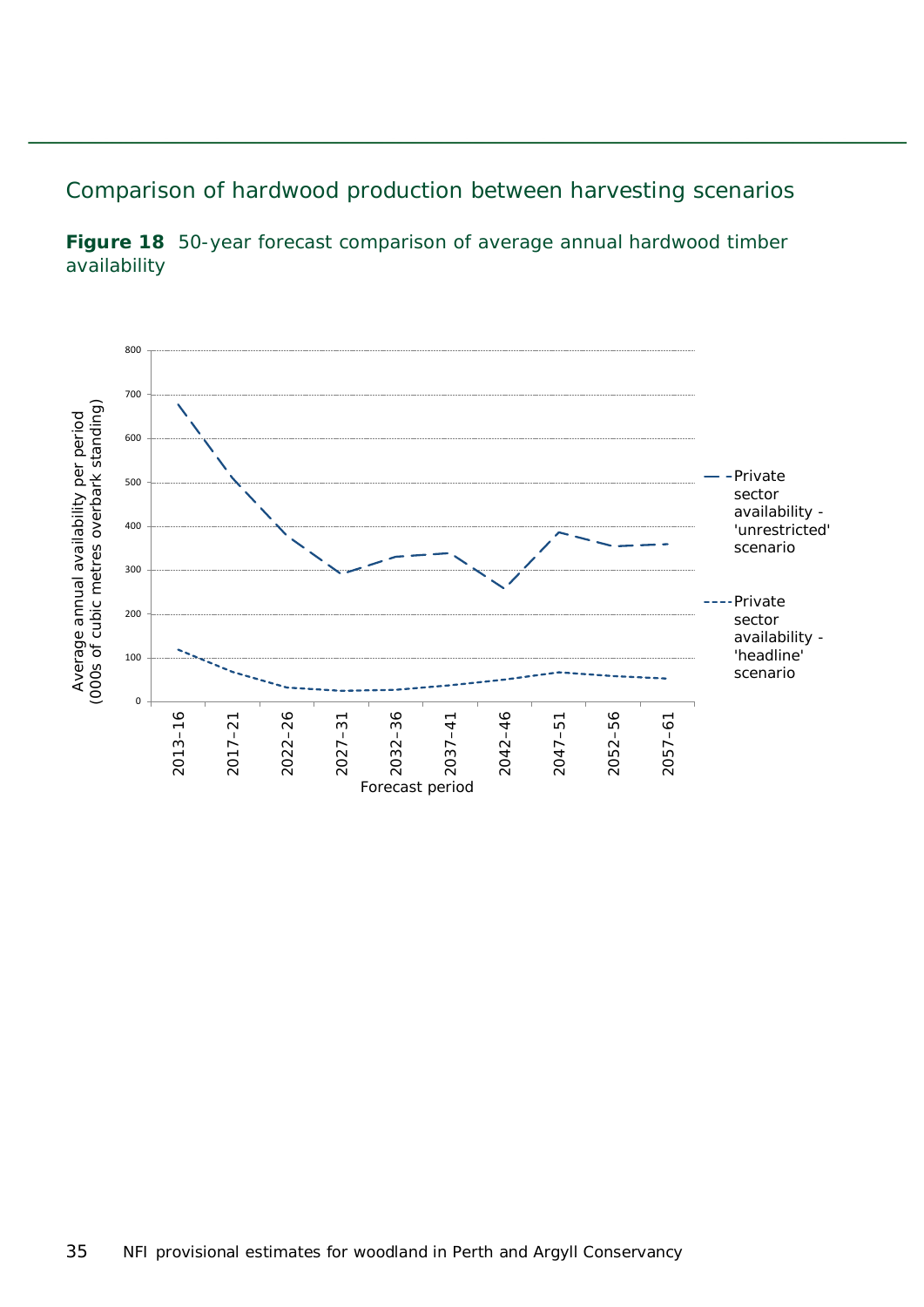<span id="page-35-1"></span>

| Principal species      | $2013 - 16$                     |              |                   | $2017 - 21$                     |              |              | $2022 - 26$                     |              |              |  |  |  |
|------------------------|---------------------------------|--------------|-------------------|---------------------------------|--------------|--------------|---------------------------------|--------------|--------------|--|--|--|
|                        | Headline                        | Unrestricted | <b>Difference</b> | Headline                        | Unrestricted | Difference   | Headline                        | Unrestricted | Difference   |  |  |  |
|                        | volume                          |              |                   | volume                          |              |              | volume                          |              |              |  |  |  |
|                        | $(000 \text{ m}^3 \text{ obs})$ |              |                   | $(000 \text{ m}^3 \text{ obs})$ |              |              | $(000 \text{ m}^3 \text{ obs})$ |              |              |  |  |  |
|                        |                                 |              |                   |                                 |              |              |                                 |              |              |  |  |  |
| <b>All conifers</b>    | 2,856                           | 2,856        | $\mathbf 0$       | 3,212                           | 3,212        | $\mathbf{o}$ | 3,188                           | 3,188        | $\mathbf{o}$ |  |  |  |
| Sitka spruce           | 2,042                           | 2,042        | $\mathbf 0$       | 2,340                           | 2,340        | $\circ$      | 2,631                           | 2,631        | $\circ$      |  |  |  |
| Scots pine             | 130                             | 130          | $\mathbf{O}$      | 171                             | 171          | $\circ$      | 174                             | 174          | $\mathbf{O}$ |  |  |  |
| Larches                | 366                             | 366          | $\mathbf 0$       | 294                             | 294          | $\mathbf{O}$ | 182                             | 182          | $\mathbf{O}$ |  |  |  |
| Lodgepole pine         | 95                              | 95           | $\mathbf{O}$      | 68                              | 68           | $\mathbf{O}$ | 60                              | 60           | $\mathbf{O}$ |  |  |  |
| Other conifers         | 216                             | 216          | $\circ$           | 316                             | 316          | $\mathbf 0$  | 137                             | 137          | $\mathbf{O}$ |  |  |  |
| <b>All broadleaves</b> | 121                             | 679          | 559               | 69                              | 510          | 442          | 34                              | 379          | 346          |  |  |  |
| Oak                    | $\overline{4}$                  | 37           | 33                | 3                               | 36           | 34           | 6                               | 111          | 105          |  |  |  |
| Beech                  | 5                               | 32           | 28                | $\overline{4}$                  | 30           | 26           | $\overline{4}$                  | 23           | 19           |  |  |  |
| Sycamore               | 25                              | 104          | 79                | 9                               | 83           | 74           | $\overline{7}$                  | 42           | 34           |  |  |  |
| Ash                    | 54                              | 140          | 87                | 8                               | 43           | 35           | $\overline{2}$                  | 19           | 18           |  |  |  |
| <b>Birch</b>           | 16                              | 170          | 155               | 23                              | 206          | 182          | $\overline{7}$                  | 122          | 115          |  |  |  |
| Other broadleaves      | 18                              | 194          | 176               | 21                              | 111          | 90           |                                 | 63           | 56           |  |  |  |
| <b>All species</b>     | 2,977                           | 3,535        | 558               | 3,272                           | 3,714        | 441          | 3,223                           | 3,569        | 347          |  |  |  |

<span id="page-35-0"></span>**Figure 19** Species composition of the difference in hardwood availability under the alternative harvesting scenarios in the first three forecast periods